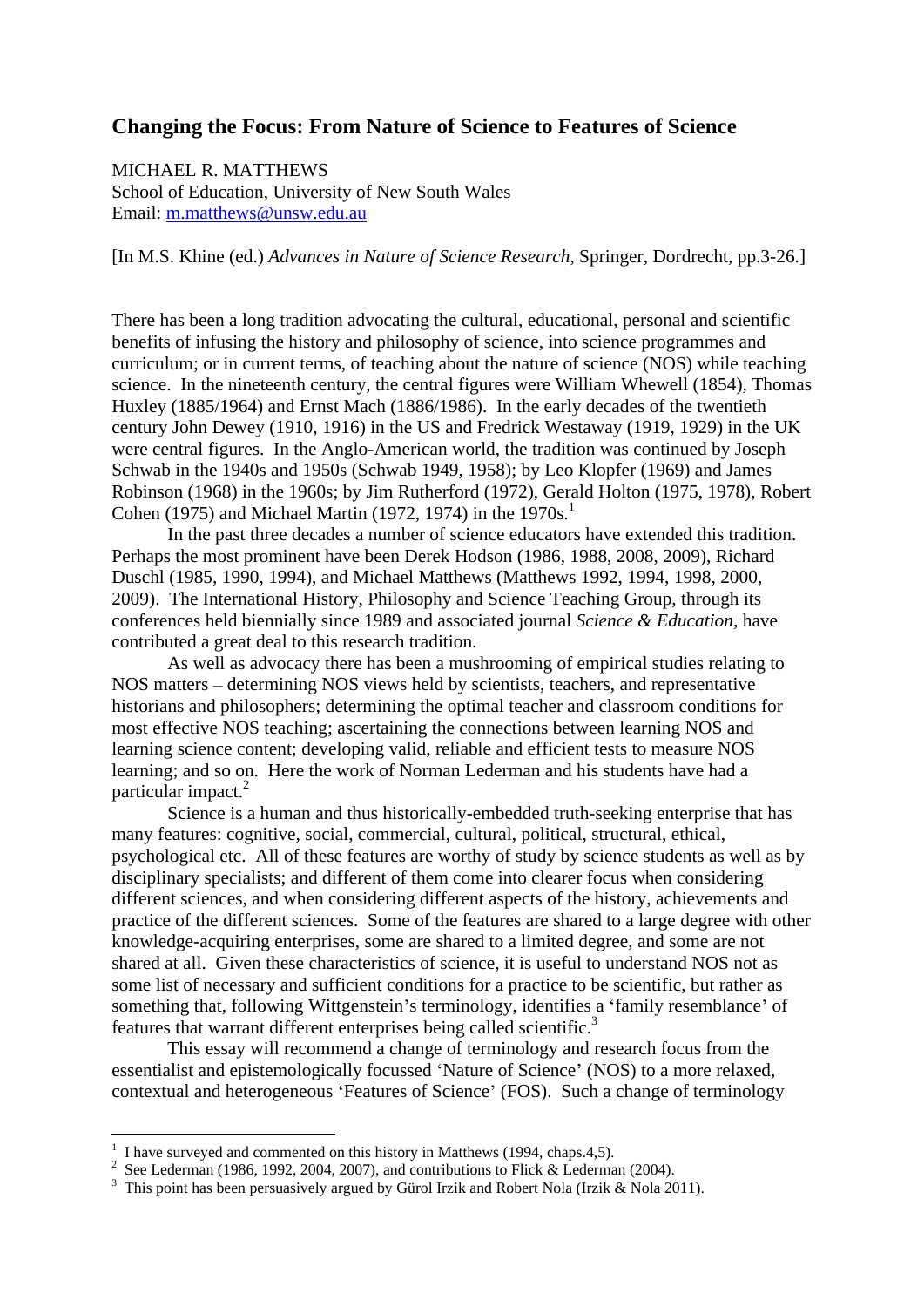and focus avoids the following philosophical and educational pitfalls that have been associated with a good deal of recent NOS research:

- (1) The confused jumbling together of epistemological, sociological, psychological, ethical, commercial and philosophical features into a single NOS list. (2) The privileging of one side of what are contentious and much-debated arguments about
- the methodology or 'nature' of science.
- (3) The assumption of particular solutions of the demarcation dispute.
- (4) The assumption that NOS learning can be judged and assessed by students capacity to identify some number of declarative statements about NOS.

# **William Whewell: A Precursor to Contemporary NOS Debates**

In 1854 the formidable English scientist, philosopher, historian, theologian and moralist William Whewell, gave a lecture in Leeds to the Royal Institution of Great Britain on the topic of 'On the Influence of the History of Science upon Intellectual Education' (Whewell 1854). He prepared the ground for his particular argument by saying:

As the best sciences which the ancient world framed supplied the best elements of intellectual education up to modern times; so the grand step by which, in modern times, science has sprung up into a magnitude and majesty far superior to her ancient dimensions, should exercise its influence upon modern education, and contribute its proper result to modern intellectual culture. (Whewell 1854, p.242)

In the lecture he provided passionate argument for the inclusion of NOS (now called) into all liberal education, saying:

... in the History of Science we see the infinite variety of nature; of mental, no less than bodily nature; of the intellectual as well as of the sensible world. ...the history of science ...*may* do, and carefully studied, *must* do, much to promote that due apprehension and appreciation of inductive discovery; and inductive discovery, now that the process has been going on with immense vigour in the nations of Europe for the last three hundred years, ought, we venture to say, to form a distinct and prominent part of the intellectual education of the youth of those nations. (Whewell 1854, pp.248-249).

Whewell believed that the history of science was indispensible for understanding intellectual culture' more generally, by which he meant the processes of knowledge creation or epistemology. One hundred and more years before Karl Popper, Imre Lakatos and Thomas Kuhn made the view popular, Whewell argued that philosophy of science has to be informed by history of science. In Lakatos's words:

Philosophy of science without history of science is empty; history of science without philosophy of science is blind. (Lakatos 1978, p.102)

Whewell's point is worth drawing attention to, as so much NOS discussion in science education goes on in direct violation of it. NOS is frequently taught without reference to history, and is not informed by history. Unfortunately teachers wishing to convey something of NOS do so by having students 'reflect on', 'brainstorm', or 'discuss' their own classroom activities or investigations as if this was the window onto science.

It was from this conviction that Whewell's monumental 3-volume *History of the Inductive Sciences* (Whewell 1837) informed his equally monumental *Philosophy of the*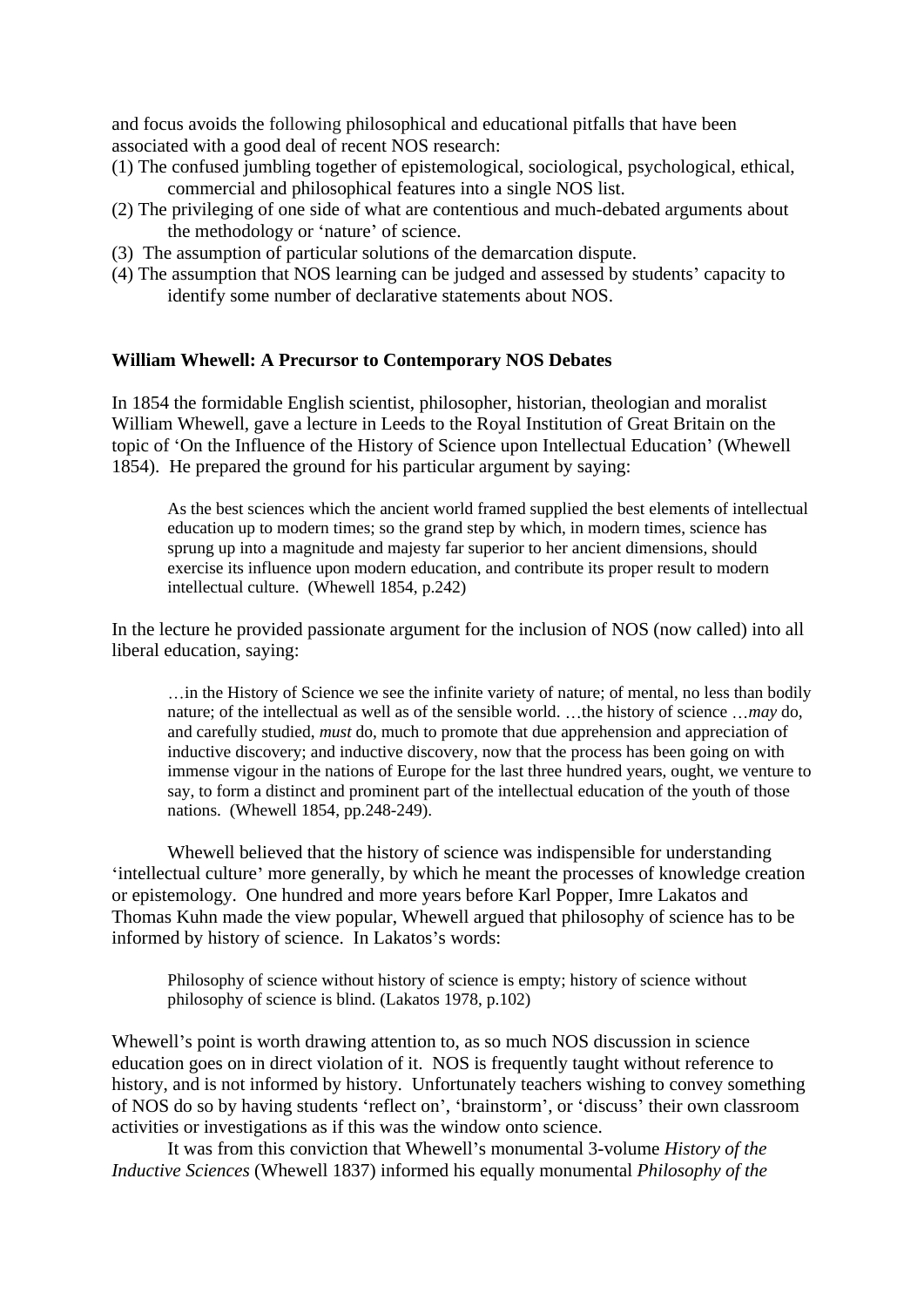*Inductive Sciences, Founded upon Their History* (Whewell 1840).<sup>4</sup> A source of some A source of some confusion is that, despite the title of his books, Whewell was not an inductivist; he did not think that the history of science displayed an inductive/empiricist methodology as currently understood. On the contrary as he famously said in his *History* 'There is a mask of theory over the whole face of Nature'. It was from such a 'theory first' or hypothetico-deductive position that in 1849 he criticized John Stuart Mill's hugely popular and influential *A System of Logic* (Mill 1843) that had been published a few years earlier and after his own two treatises (Whewell 1849).<sup>5</sup> treatises (Whewell 1849).<sup>5</sup>

 Whewell also expressed two concerns that have occupied much contemporary NOS research when he went on to ask:

How is such a culture to be effected? And also, how are we to judge whether it has been effected? (Whewell 1854, p.249)

Whewell was, in contemporary terms, asking: How can NOS best be taught? and, How can NOS learning best be assessed? Educators and researchers are still asking and answering these questions.

# **NOS in Contemporary Curricula**

Contemporary educational concern with teaching NOS (broadly construed) can be dated from the 1980s and can be seen in numerous US, UK, Canadian, Turkish, Greek and other national and provincial government reports and curricula (McComas & Olson 1998). This concern with NOS is perhaps most clearly seen in affirmations of the American Association for the Advancement of Science, especially its landmark 1989 publication *Science for All Americans* (AAAS 1989) and its 1990 *The Liberal Art of Science* (AAAS 1990). The latter stated that:

The teaching of science must explore the interplay between science and the intellectual and cultural traditions in which it is firmly embedded. Science has a history that can demonstrate the relationship between science and the wider world of ideas and can illuminate contemporary issues. (AAAS 1990, p.xiv)

This was elaborated in their *Benchmarks for Science Literacy* document (AAAS 1993). The AAAS believes that learning about science  $-$  its history and methodology - will have a positive impact on the thinking of individuals and will consequently enrich society and culture. That is, NOS learning will have a flow-on effect outside the science classroom. This was, as we will see, an essential belief that the Enlightenment philosophers and educators held about instruction in science or 'natural philosophy'.

The expectations of the AAAS found their way through to the *US National Science Education Standards* which were drawn up by the National Research Council (whose members were drawn from the councils of the National Academy of Sciences, National Academy of Engineering, and the Institute of Medicine). The *Standards* have a separate content strand devoted to 'History and Nature of Science Standards' (NRC 1996).

In the United Kingdom there has been a longer tradition of recognising the importance of NOS learning, broadly construed, in science teaching. Fredrick Westaway, an 'Her Majesty's Inspector of Schools' in the UK in the 1920s who also authored substantial

 $4$  An accessible source for some of Whewell's historical and philosophical studies is Elkana (1984). This includes selections from his *Bridgewater Treatises* on natural theology.

<sup>&</sup>lt;sup>5</sup> On this, see Elkana (1984, chap.xxii), Laudan (1981), and Yeo (1993).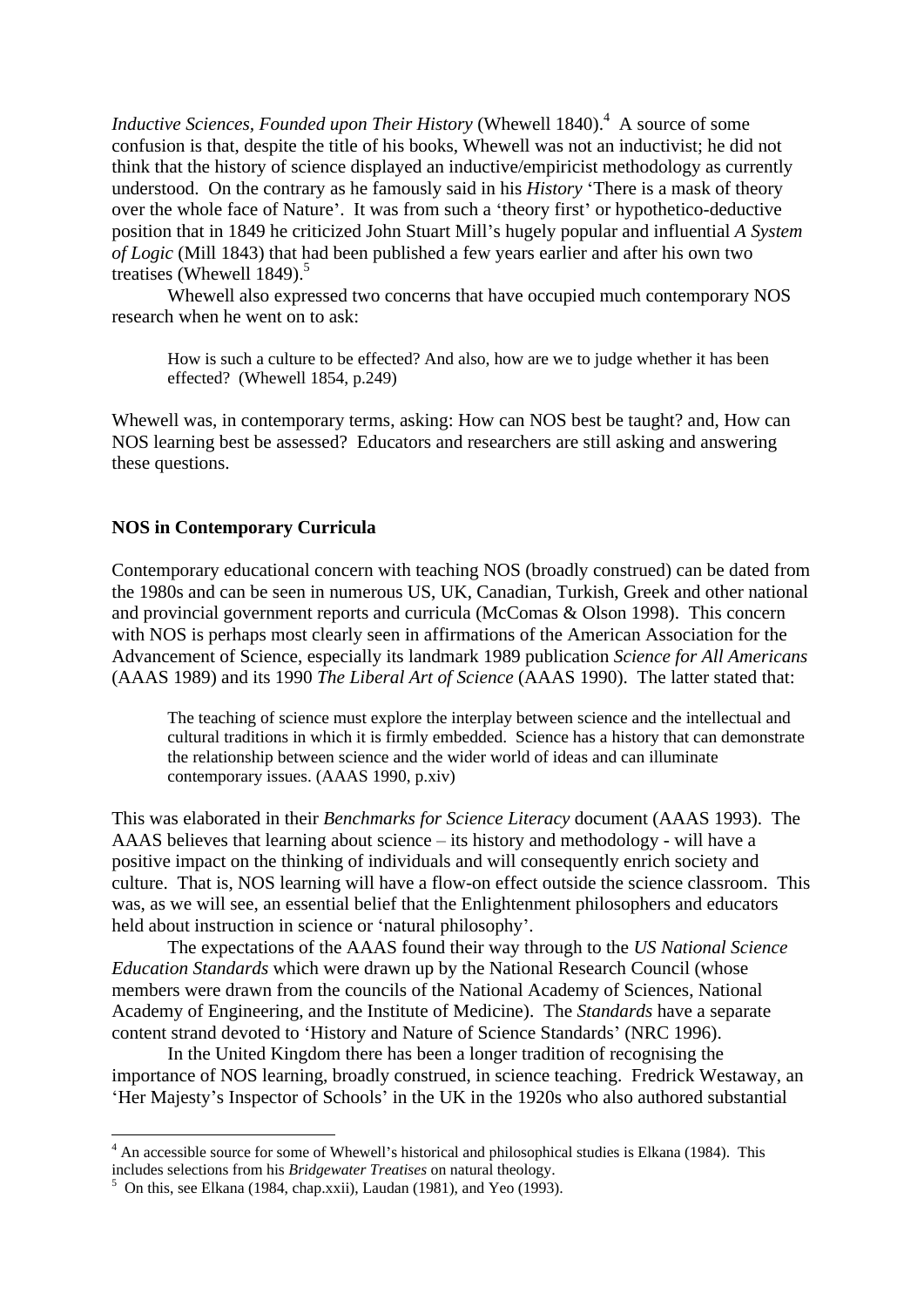books on history of science and philosophy of science, wrote that a successful science teacher is one who:

knows his own subject . . . is widely read in other branches of science . . . knows how to teach . . . is able to express himself lucidly . . . is skilful in manipulation . . . is resourceful both at the demonstration table and in the laboratory  $\dots$  is a logician to his finger-tips  $\dots$  is something of a philosopher . . . is so far an historian that he can sit down with a crowd of [students] and talk to them about the personal equations, the lives, and the work of such geniuses as Galileo, Newton, Faraday and Darwin. More than this he is an enthusiast, full of faith in his own particular work. (Westaway 1929, p.3)

The most recent concerted UK effort to teach NOS material is the new optional Upper Level *Perspectives on Science* course for England and Wales (Swinbank & Taylor 2007). The course has four parts:

Pt.1 Researching the history of science Pt.2 Discussing ethical issues in science Pt.3 Thinking philosophically about science Pt.4 Carrying out a research project

The textbook for this course, on its opening page, says:

*Perspectives on Science* is designed to help you address historical, ethical and philosophical questions relating to science. It won't provide easy answers, but it will help you to develop skills of research and argument, to analyse what other people say and write, to clarify your own thinking and to make a case for your own point of view. (Swinbank & Taylor 2007, p.vii)

The Philosophy section begins with about 16 pages outlining fairly standard matters in philosophy of science nature of science, induction, falsifiablity, paradigms, revolutions, truth, realism, relativism, etc. Importantly, the book then introduces the subject of 'Growing your own philosophy of science' by saying:

Having learned something about some of the central ideas and questions within the philosophy of science, you are now in a position to evaluate the viewpoints of some scientists who were asked to describe how they viewed science. The aim here is to use these ideas as a springboard to develop and support your own thinking. (Swinbank & Taylor 2007, p.149)

### **The Enlightenment Tradition**

To better understand reasons for contemporary advocacy of history and philosophy, or NOS, in science teaching, and current concern to have empirical studies of the efficacy of teaching NOS, it is informative to go back to the origins of these concerns in the European Enlightenment.<sup>6</sup> The Enlightenment philosophers - Locke, Voltaire, D'Alembert, Condorcet, Hume; and a little later Franklin, Priestley, Jefferson and Kant - were inspired by the dramatic achievements of the New Science of the seventeenth century. The seventeenth century Scientific Revolution was the seed that produced the eighteenth-century Enlightenment plant. The scientific accomplishments in mechanics, astronomy, horology,

 $6$  Some excellent recent books on the Enlightenment include Dupré (2004), Hankins (1985), Himmelfarb (2004), Israel (2001) and Porter (2000).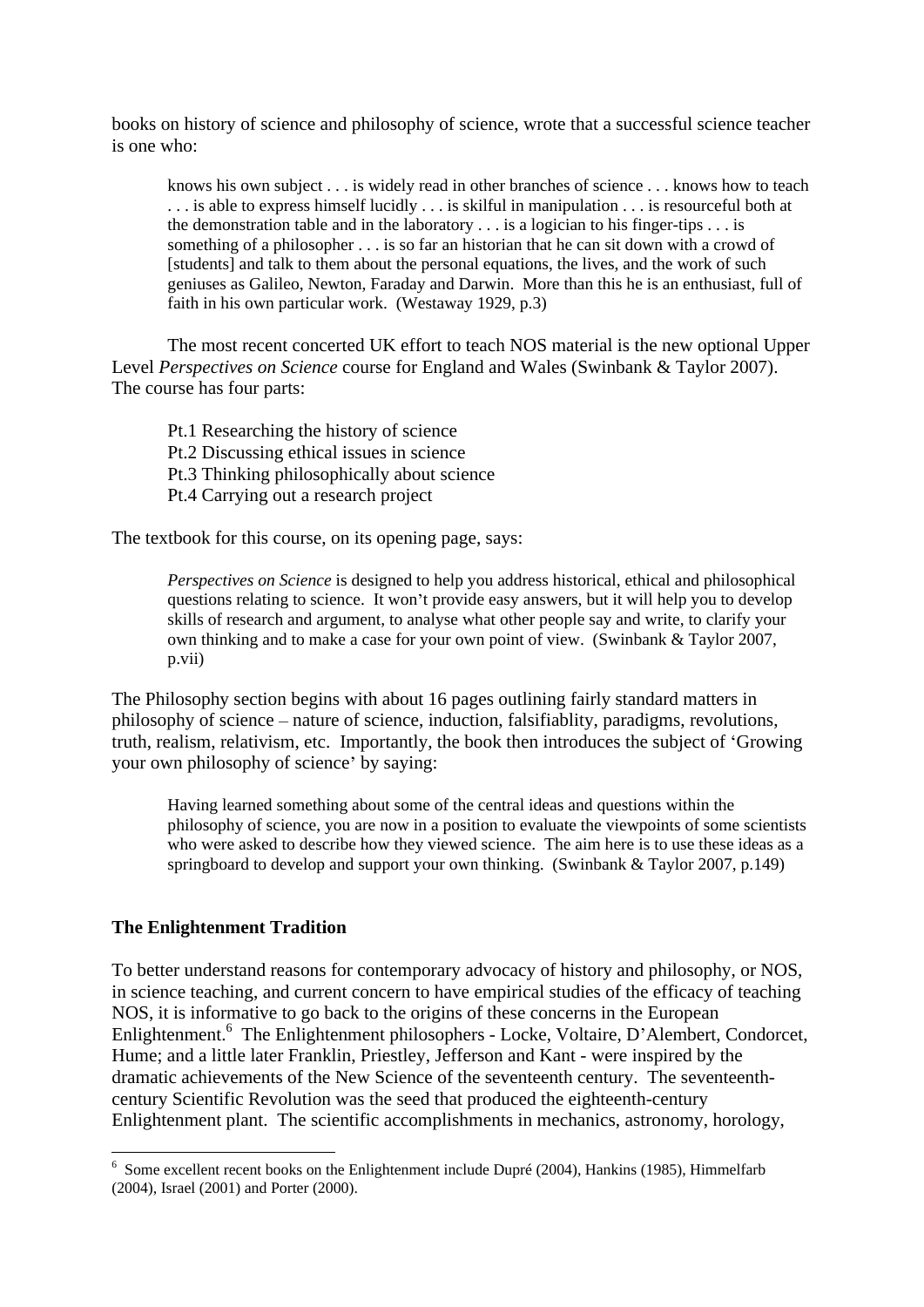medicine and other fields are well known. These 'natural philosophy' endeavours were institutionalised with the establishment of The Royal Society in England (1660) and the *Académie Royal des Sciences* in France (1666). <sup>7</sup>

David Hume, in his *History of England*, wrote that Newton was 'the greatest and rarest genius that ever rose for the ornament and instruction of the species' (Hume 1754-62/1828, Vol. IV, p.434). This was of course one Englishman writing about another Englishman, but nevertheless Hume well expressed the general view of Newton's preeminence in seventeenth-century science. Newton famously said in a letter to Robert Hooke ( $5<sup>th</sup>$  February 1676), 'If I have seen a little further it is by standing on the shoulders of Giants'. Although Newton did so stand, and there were many giants to stand on, including Galileo, Kepler and Huygens, clearly his *Principia* (Newton 1713/1934) and *Optics* (Newton 1730/1979) provided the foundation of modern science and the inspiration for the Enlightenment. Newton's self-styled 'under-labourer', John Locke, wrote five major Enlightenment texts in the decade after the publication of the *Principia* (Locke 1689/1924, 1689/1983, 1690/1960, 1693/1996, and 1695/1999).

In the appalling, unhealthy, warring, oppressive, autocratic, social, political, religious and cultural circumstances of seventeenth-century Europe - with its witch crazes, religious wars, heretic burnings, divine-right lords, denial of all free speech, and so on - it was not surprising that many thought that it would be truly wonderful if Newton's scientific achievements might be replicated in fields outside of natural philosophy; if his approach and 'method' could be applied more broadly. It was the hope of many that lessons from the New Science might have flow-on effects for culture, society and personal life. Newton certainly had this view. As he stated it: 'If natural philosophy in all its Parts, by pursuing this Method, shall at length be perfected, the Bounds of Moral Philosophy will be also enlarged' (Newton 1730/1979, p.405).

The Enlightenment philosophers held three convictions:

(1 ) They believed that the method of the new science was the only way of finding out truths about Nature; the methods of the Scholastic natural philosophers were obsolete and of no use. (2) They thought that the new method had application well beyond the observatory, laboratory and workbench; the new method was useful in the investigation of many social, cultural and even religious questions.

(3) They thought that the method of the new science was not something just to be utilised by the natural philosophers, the scholars or the learned elite. They were committed to education, and the promotion of 'scientific' thinking in the population; they believed in, as one might say, 'Science for All'.

John Dewey, three hundred years later, well expressed these Enlightenment hopes when he said:  $\blacksquare$ 

Scientific method is not just a method which it has been found profitable to pursue in this or that abstruse subject for purely technical reasons. It represents the only method of thinking that has proved fruitful in any subject. (Dewey 1910, p. 127)

And when, in his justly famous *Democracy and Education,* he wrote:

Our predilection for premature acceptance and assertion, our aversion to suspended judgment, are signs that we tend naturally to cut short the process of testing. We are satisfied with superficial and immediate short-visioned applications. ... Science represents the safeguard of

 $\overline{7}$  One of numerous guides to the achievements of the Scientific Revolution is Gribbin (2002, Book 2).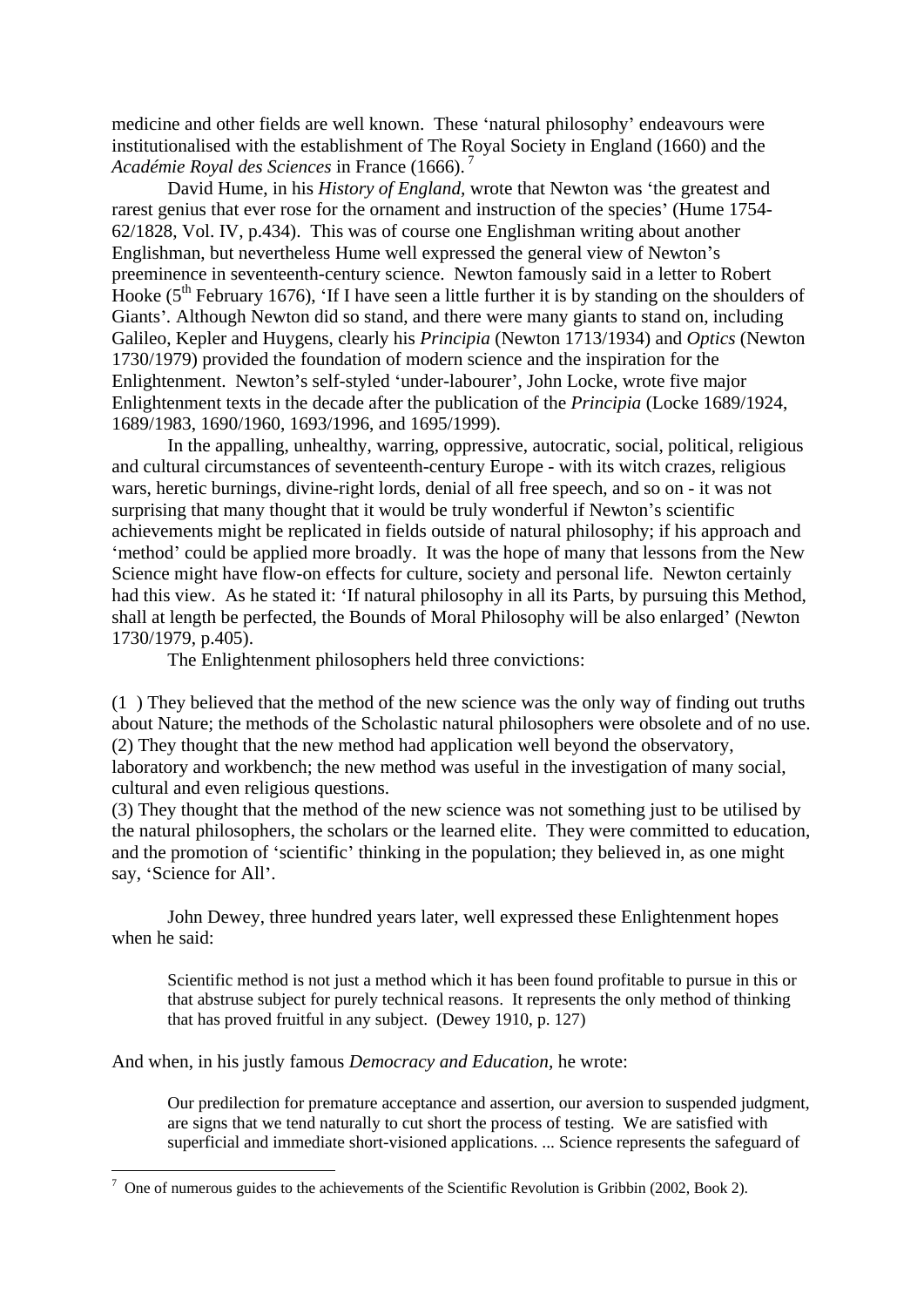the race against these natural propensities and the evils which flow from them. ... It is artificial (an acquired art), not spontaneous; learned, not native. To this fact is due the unique, the invaluable place of science in education. (Dewey 1916, p. 189)

# **Some Problems with Contemporary Empirical NOS Research: The Lederman Programme**

Many individuals and groups in science education have researched factors impinging on the teaching and learning of NOS: What is taught? How it is taught? What is learned? How it is best learnt? What are the different outcomes between explicit or implicit instruction? etc.<sup>8</sup> This research has achieved much, but suffers because of 'soft focus' and ambiguous writing at critical points where important philosophical issues are at play. The field of NOS research in science education is yet another example where more cooperation between science educators, historians and philosophers would considerably improve the usefulness and quality of published work.

At the outset it is important to appreciate that science educators have typically taken a broad, and fairly relaxed, view of the nature of science; this 'relaxed' position bears upon the validity of test instruments and of informed assessment of NOS learning.<sup>9</sup> In many cases what are labelled 'NOS factors' by test designers and education researchers would be thought of as just 'features of science' by philosophers; not necessarily things that especially distinguish science or, in essentialist terms, pertain to the nature or essence of science.

This section will deal with the work of just one representative group of science education researchers, the group that formed around Norman Lederman.<sup>10</sup> This group is This group is chosen because they have been working for two decades or so, and probably are the most cited and the most influential authors in the field. Their definition of NOS is characteristically catholic:

Typically, NOS refers to the epistemology and sociology of science, science as a way of knowing, or the values and beliefs inherent to scientific knowledge and its development. (Lederman et al. 2002, p.498)

It is noteworthy that in this definition both epistemological *and* sociological aspects of science are subsumed under the NOS umbrella. This rings philosophical alarm bells; it should alone be sufficient to suggest a change from 'nature of science' to 'features of science. There may well be some limits on the epistemology or methodology of science, but clearly there will be no such limits on the sociology of science; the latter will cover politics, commerce, education, professional structures, advertising, and whatever else those studying science as a historical process might have an interest in.

*The Lederman Seven*

<sup>&</sup>lt;sup>8</sup> See contributions to special issues of *Science & Education* (vol.6 no.4 1997, vol.7 no.6 1998), McComas (1998), Flick and Lederman (2004) . See also the literature reviews in Abd-El-Khalick & Lederman (2000) and Lederman (2007).<br><sup>9</sup> For a critical account of instruments used for NOS assessment from the 1950s to the present, see Lederman,

Wade and Bell (1998).<br><sup>10</sup> Norman Lederman, now professor of science education at the Chicago Institute of Technology, was formerly at Oregon State University. Among his many publications see especially Lederman (1992, 2004). His original Oregon State students included Fouad Abd-El-Khalick, Renee Schwartz, Valarie Akerson and Randy Bell - all of whom have published widely in this field.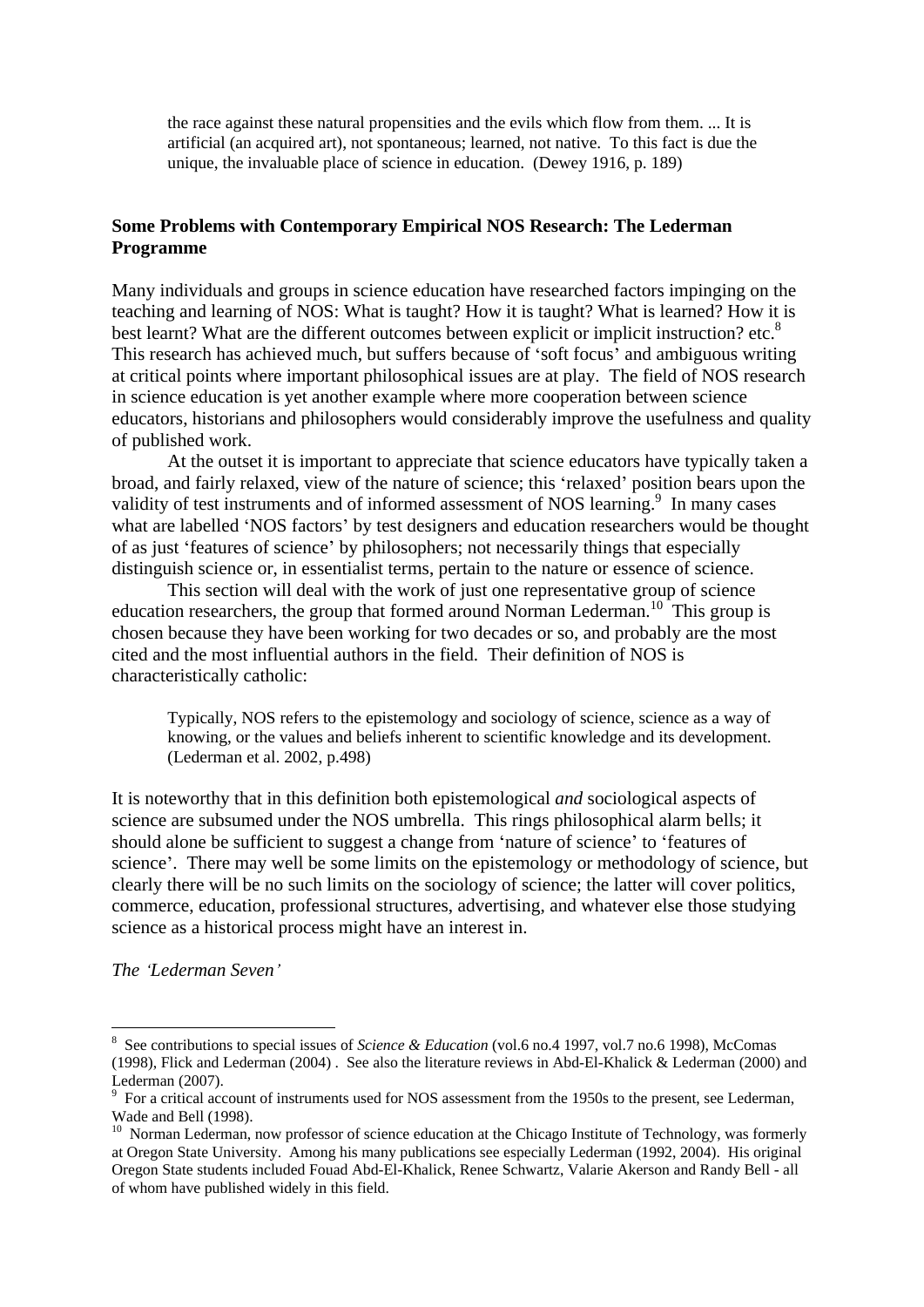The Lederman group maintains that 'no consensus presently exists among philosophers of science, historians of science, scientists, and science educators on a specific definition for NOS' (Lederman 2004, p.303). Although recognising no across-the-board consensus on NOS, the group does claim that there is sufficient consensus on central matters for the purposes of NOS instruction in K-12 classes. The group has elaborated and defended seven elements of NOS (the 'Lederman Seven' as they might be called) that they believe fulfil the criteria of:

(i) accessibility to school students;

(ii) wide enough agreement among historians and philosophers; and

(iii) being useful for citizens to know.<sup>11</sup>

The seven elements are:

- 1. The *empirical nature of science*, where they recognised that although empirical, scientists do not have direct access to most natural phenomena. It is claimed that 'Students should be able to distinguish between observation and inference  $\dots$  An understanding of the crucial distinction between observation and inference is a precursor to making sense of a multitude of inferential and theoretical entities and terms that inhabit the worlds of science' (Lederman et al. 2002, p.500).
- 2. *Scientific theories and laws*, where they hold that 'laws are descriptive statements of relationships among observable phenomena... Theories by contrast are inferred explanations for observed phenomena or regularities in those phenomena. ... Theories and laws are different kinds of knowledge and one does not become the other. (Lederman et al. 2002, p.500)
- 3. The *creative and imaginative nature of scientific knowledge*, where they hold that 'science is empirical ... Nonetheless, generating scientific knowledge also involves human imagination and creativity. Science ... is not a lifeless, entirely rational and orderly activity. ...scientific entities, such as atoms and species are functional theoretical models rather than copies of reality.' (Lederman et al. 2002, p.500)
- 4. The *theory-laden nature of scientific knowledge*, where it is held that 'Scientists' theoretical and disciplinary commitments, beliefs, prior knowledge, training, experiences, and expectations actually influence their work. All these background factors form a mindset that affects the problems scientists investigate and how they conduct their investigations.' (Lederman et al. 2002, p.501)
- 5. The *social and cultural embeddedness of scientific knowledge*, where it is held that Science as a human enterprise is practiced in the context of a larger culture and its practitioners are the product of that culture. Science, it follows, affects and is affected by the various elements and intellectual spheres of the culture in which it is embedded. (Lederman et al. 2002, p.501)
- 6. The *myth of scientific method*, where it is held that There isno single scientific method that would guarantee the development of infallible knowledge.. and no single sequence of

<sup>&</sup>lt;sup>11</sup> The list is articulated and defended in, among other places, Lederman et al. (2002, 499-502), Lederman (2004, 303-308), Schwartz and Lederman (2008, 745-762).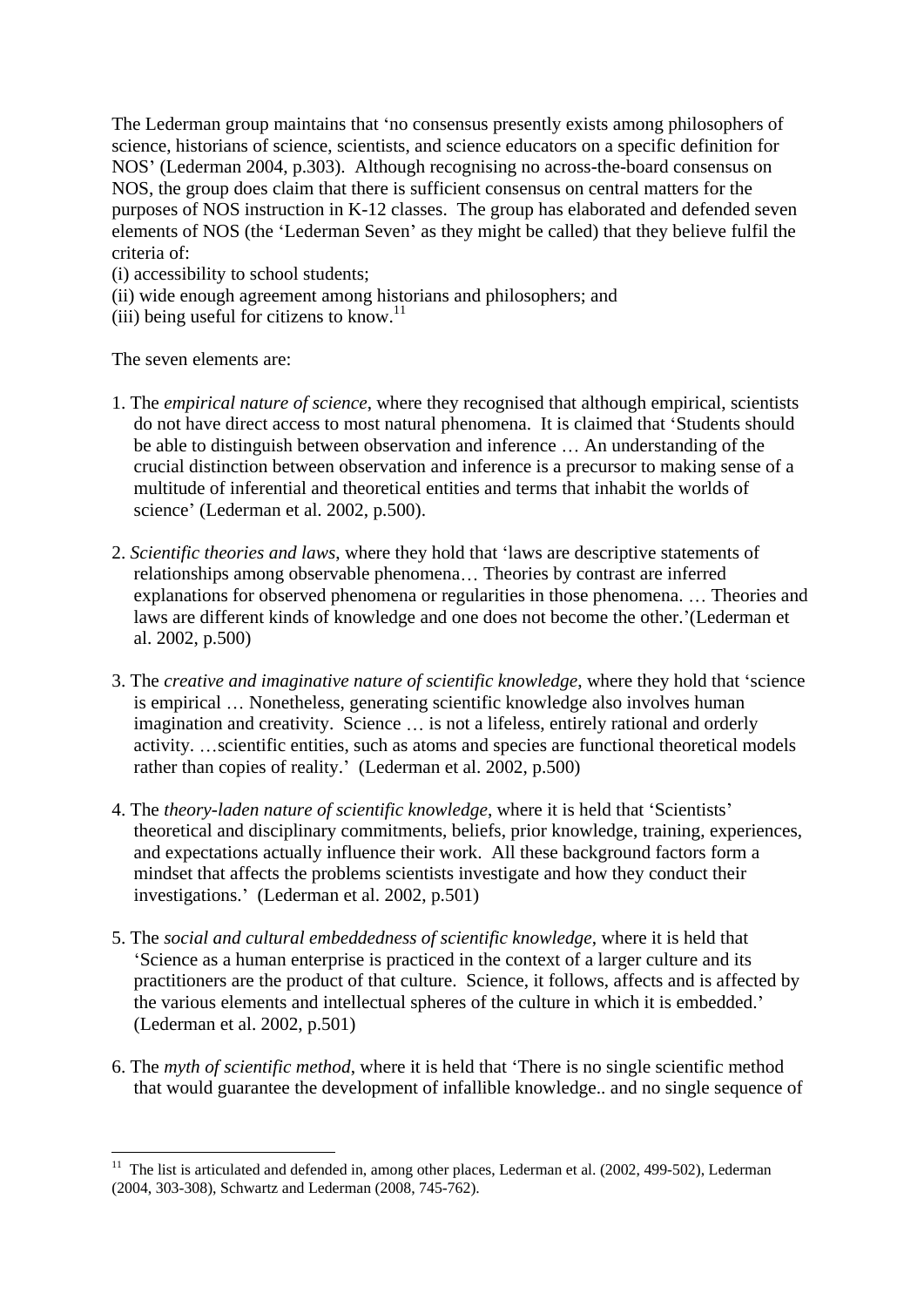activities .. that will unerringly lead [scientists] to functional or valid solutions or answers. ((Lederman et al. 2002, p.502)

7 The *tentative nature of scientific knowledge*, where it is maintained that 'Scientific knowledge, although reliable and durable, is never absolute or certain. This knowledge, including facts, theories, and laws, is subject to change.' (Lederman et al. 2002, p.502)

This list has functioned widely in science education as a NOS checklist; it appears on classroom walls somewhat like the Seven NOS Commandments; and it informs the group's hugely popular series of VNOS (Views of Nature of Science) tests which are used in scores of published research papers to measure effectiveness of NOS teaching (Lederman et al. 2001) and degrees of NOS understanding (Flick & Lederman 2004, chap.IV, Schwartz & Lederman 2008, Chen 2006). The positive side of the list is that it puts NOS into classrooms; it provides researchers with an instrument for measurement of NOS learning; and it can give teachers and students some NOS matters to think through and become more knowledgeable about. The negative side is that the list can, despite the wishes of its creators, function as a mantra, as a catechism, as yet another something to be learn. Instead of teachers and students reading, analysing, and coming to their own views about NOS matters, the list often short circuits all of this. And in as much as it does so, it is directly antithetical to the very goals of thoughtfulness and critical thinking that most consider the reason for having NOS (or HPS) in the curriculum.

As an example of the hurdles that attend an NOS focus, consider the much-written on claim made by the philosopher Larry Laudan that it is impossible to even demarcate science from other intellectual pursuits. Laudan maintains that:

From Plato to Popper, philosophers have sought to identify those epistemic features which mark off science from other sorts of beliefs and activity. Nonetheless, it seems pretty clear that philosophy has largely failed to deliver the relevant goods. Whatever the specific strengths and deficiencies of the numerous well-known efforts at demarcation . . . it is probably fair to say that there is no demarcation line between science and non-science, or between science and pseudo-science, which would win assent from a majority of philosophers. (Laudan 1996, p.210)

If Laudan is correct, then the whole prospect of identifying, much less, itemising some NOS list is otiose.<sup>12</sup> But a focus on FOS avoids this hurdle. The possibility of demarcation is just one of numerous features of science that can engage teachers and students. The demarcation question becomes a subject for inquiry, not a catechismal matter. An FOS focus leaves open the demarcation question; a NOS focus presupposes a particular answer to it.

### **The Devil is in the Detail: The Need for Philosophical Articulation**

The seven features of science, or NOS elements, clearly need to be much more philosophically and historically refined and developed in order to be useful to teachers and students. This is not just the obvious point that when seven matters of considerable philosophical subtlety, and with long traditions of debate behind them, are dealt with in a few pages, then they will need to be further elaborated, rather it is the more serious claim that at

 $12$  Laudan first made the claim in his 'Demise of the Demarcation Problem' (Laudan 1983). A recent survey of the ensuing debate, and refutation of the claim, is provided by Robert Pennock (2011).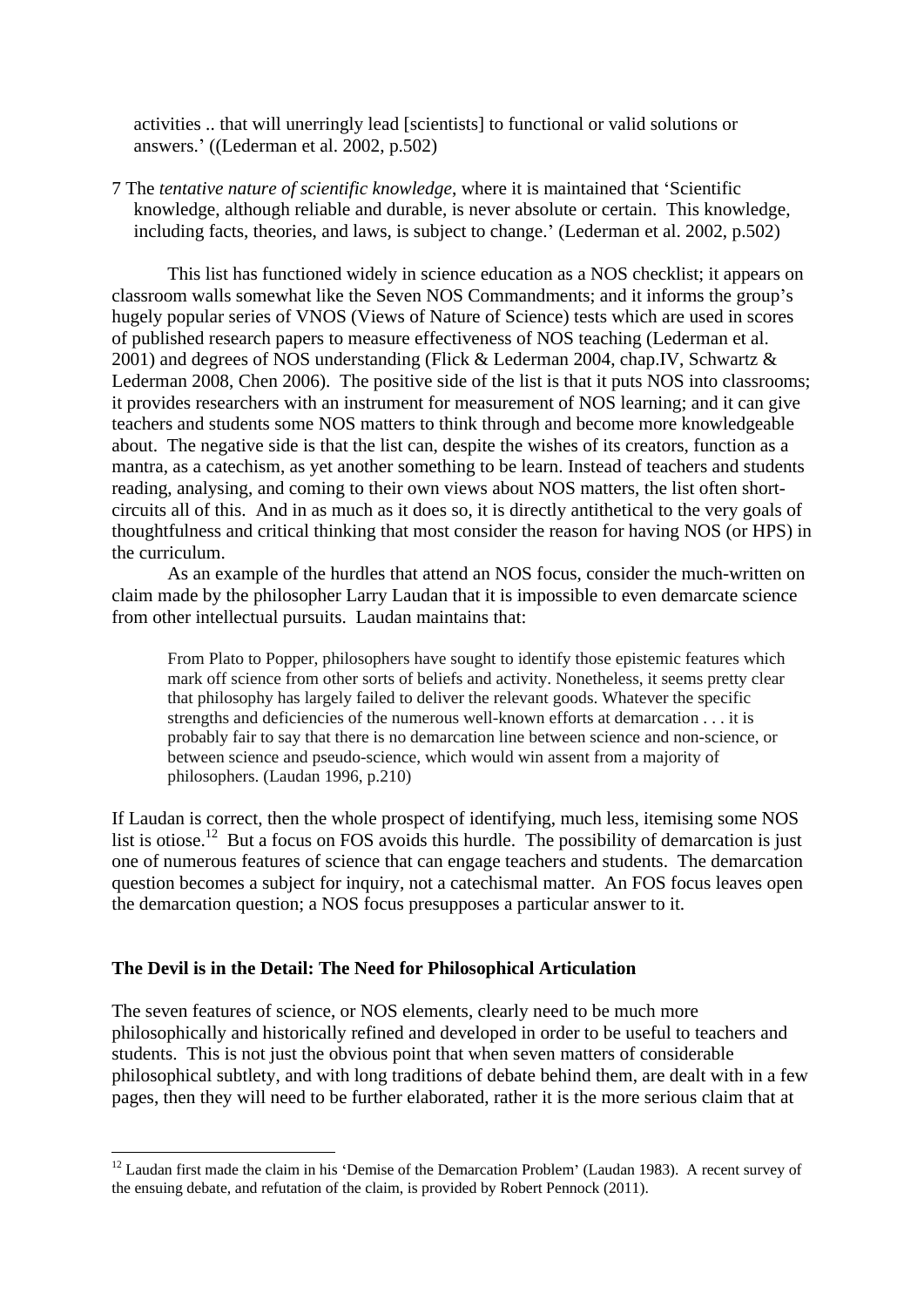crucial points there is ambiguity that mitigates the list's usefulness as curricular objectives, assessment criteria, and as goals of science teacher education courses.

For instance consider the first item on the list  $-$  the empirical basis of science. There are two large problems that this label glosses over: First, the ontological status of theoretical entities in science; second, the role of abstraction and idealisation in science.

First, in discussing the empirical nature of science, it is maintained that there is wide enough agreement on the 'existence of an objective reality, for example, as compared to phenomenal realities (Lederman 2004, p.303). This is quite so, but the serious debate among philosophers is not the reality of the world, but the reality of explanatory entities proposed in scientific theories. This debate between realists on the one hand, and empiricists, constructivists and instrumentalists on the other has gone on since Aristotle's time.<br>Aristotle maintained that the crystalline spheres in which the planets were supposedly

embedded were a real existing mechanism that kept planets in their regular circular orbits, his empiricist rivals held that the spheres were merely mental connivances to give order to experience, they had no ontological reality. The debate was famously replayed when Cardinal Bellarmine urged Galileo to adopt an instrumentalist view of Copernican heliocentric astronomy – that heliocentrism was useful for astronomical calculations, but it was not actually how the solar system was arranged.<sup>13</sup>

The debate replayed when Bishop Berkeley criticised Newton's realist account of force, saying that: Force, gravity, attraction and similar terms are convenient for purposes of reasoning and for computations of motion and of moving bodies, but not for the understanding of the nature of motion itself' (Berkeley 1721/1901, p.506).<sup>14</sup> And it played again when the positivist Ernst Mach criticised realist interpretations of atomic theory, saying that those theorists had 'done more than science, whose aim is facts, requires of him  $-$  and this work of superogation is an evil' (Mach  $1872/1911$ , p.57).

The debate between realist and empiricist or instrumentalist interpretations of the theoretical entities postulated by scientific theories was central to disputes in quantum mechanics (Bunge 2003). And has recently surfaced in Chemistry over the reality or otherwise of chemical bonds: Are there really covalent and ionic bonds or is there just macro bonding behaviours for which postulation of micro unseen bonds is just a convenient shorthand for regularities at the macro level? (Vollmer 2003). <sup>15</sup>

Throughout the 2,500 years since Aristotle's postulation of crystalline spheres, it has not been the existence of the world that has been doubted – Bellarmine, Berkeley, Mach, and Bohr did not doubt the existence of objects, just the unseen entities and mechanisms that the science of their time was postulating to explain the visible, macro or phenomenal behaviour of the objects. This whole history is removed from science education discussion when the first element in the Lederman list simply says that 'science has an empirical base'. Well yes, it does, but the issue is more complex; and as with many things, the devil is in the detail. It might be said that students cannot comprehend the detail, but this is an empirical matter; certainly teachers can and should comprehend the detail.

The Lederman group are realists about the world, but it is very unclear whether they are realists about science's theoretical entities  $-$  the very issue on which the realist/instrumentalist (constructivist) debate has hinged. It is not the reality of the world that teachers need guidance about, it is the reality or otherwise of entities postulated in scientific theories. Lederman rhetorically asks: 'can it be said that a student truly understands the concept of a gene if he/she does not realize that a "gene" is a construct invented to explain

<sup>&</sup>lt;sup>13</sup> The classic treatment of the ancient and medieval debates about 'saving appearances' as the goal of natural philosophy is Duhem (1908/1969).<br><sup>14</sup> For Berkeley's positivist critique of Newtonian theory, see Popper (1953/1963).

<sup>&</sup>lt;sup>15</sup> For the outlines of this debate, and a guide to some of the literature, see Matthews (1994, chap.8).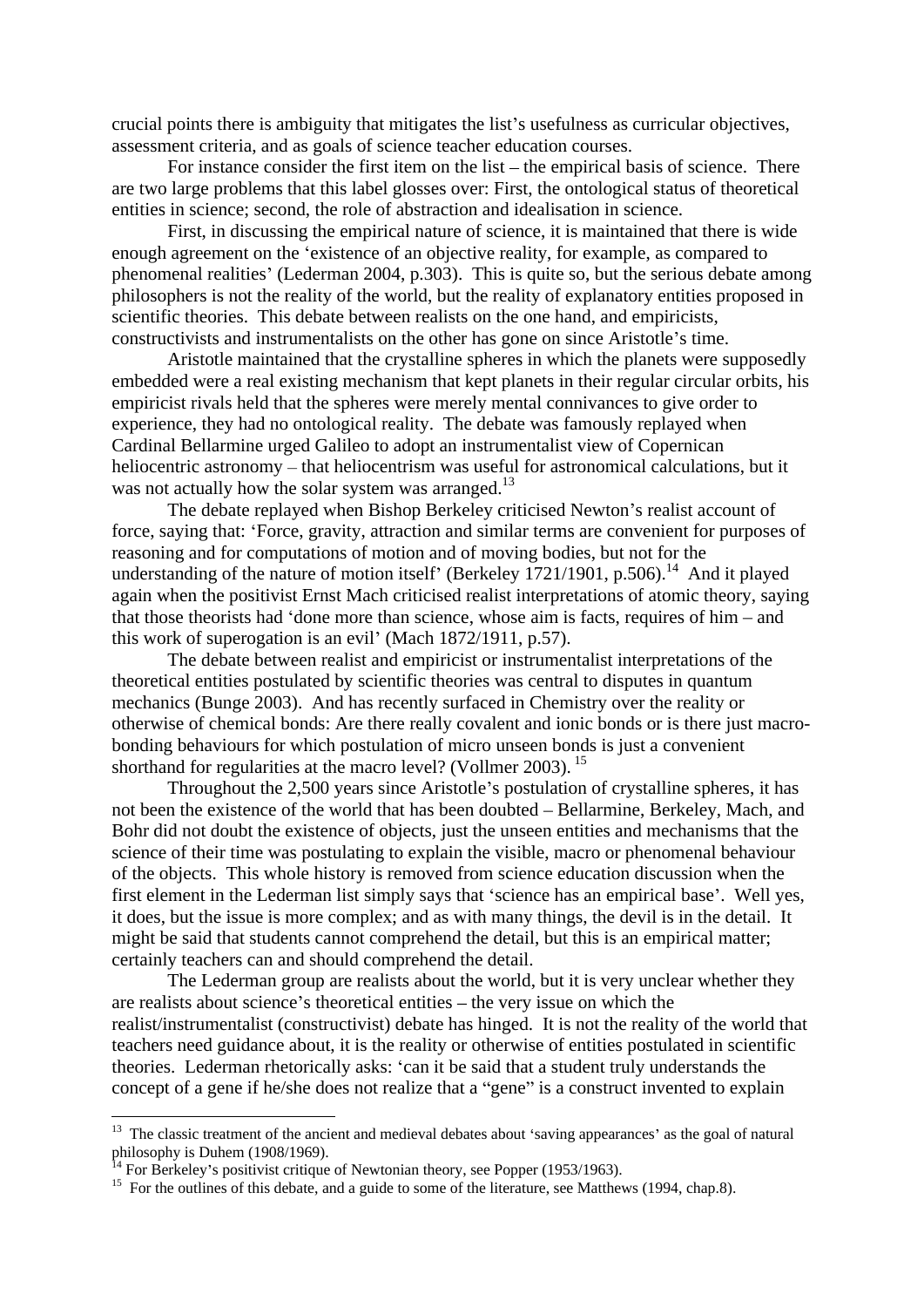experimental results?' (Lederman 2004, p.314) And repeats the question by asking: 'Does the student who views genes as possessing physical existence analogous to pearls on a necklace possess an in-depth understanding of the concept? (ibid) The point is repeated when it is asked: 'Does the student who is unaware that the atom (as pictured in books) is a scientific model used to explain the behavior of matter and that it has not been directly observed have an in-depth understanding of the atom? (ibid.)

These questions mask serious and misleading ambiguity concerning the existence of genes and atoms. At first reading, the questions seem to suggest an instrumentalist, nonrealist view of these central explanatory entities; they appear to 'in principle' not exist, but be merely a human 'construct'. What if the student thinks of genes not as pearls on a necklace, but links in a necklace chain: Is this sufficient sophistication to rate as high NOS understanding? Or what if a student thinks of atoms not as pictured in the textbook, but as some sort of micro particle: Is this sufficient to rate as high NOS understanding? The crucial NOS issue is whether genes and atoms exist at all, exist in principle, not whether any particular picture of them is correct. Once we grant in-principle existence, we can be reasonably relaxed about any particular picture; this is just a matter for good science education to fill in. But Lederman is silent about whether it is in-principle existence or just some particular existence  $-\rho$  pearl-like genes, or red and green atoms  $-\rho$  that is being denied.

The same ambiguity can be seen when another member of the group, Fouad Abd-El- Khalick, recognises that 'The world of science is inhabited by a multitude of theoretical entities, such as atoms, photons, magnetic fields, and gravitational forces to name only a few.' All realists recognise that the entities listed are both theoretical and central to science, but Abd-El-Khalick proceeds to say that these are 'functional theoretical models rather than faithful copies of "reality" (Abd-El-Khalick 2004, pp.409, 410). Here again is the crucial ambiguity. One wonders why 'reality' was put in scare quotes as this introduces some element of doubt about reality itself, but this doubt can be left aside for the moment as he is a realist about reality. But more importantly, functional theoretical models can either have a reference (denote something existing) or merely link observables in a, usually, mathematical way that has no ontological import. Abd-El-Khalick's claim is ambiguous at the crucial point of whether the listed theoretical entities are non-existing 'functional theoretical models' in virtue of them not being 'faithful copies of reality' or in virtue of their very nature.

This is a re-phrasing of the long discussed distinction between hypothetical constructs (which in principle can have existence, although they may, as a matter of fact not exist; or not exist with the properties attributed to them) and intervening variables (which in principle have no existence, but merely link observables).<sup>16</sup> In the nineteenth century, caloric and Neptune were hypothetical constructs; one turned out to have existence, the other did not. The notion of 'average-family number' when applied to societies functions as an intervening variable: there is no suggestion that any particular family has 3.7 members; the latter is not meant to copy, faithfully or otherwise, any particular reality. The crucial question is whether atoms, photons, magnetic fields, gravitational forces are like average-family numbers? Bellarmine, Berkeley, Mach and Bohr would say 'yes'; it is simply unclear if Abd-El-Khalick agrees with them or not. If attention had been paid to spelling out the meaning of 'functional theoretical model' this ambiguity would be removed.

At a surface reading, it would seem that the Lederman group are empiricists and constructivists about theoretical entities in science. If so, this is a mistake, and is not the

<sup>&</sup>lt;sup>16</sup> A classic discussion of the difference between hypothetical constructs (that in principle have existence) and intervening variables (that in principle do not have existence) is Meehl and MacCorquodale (1948). Clarity on this issue is of absolute importance in social science: Is 'intelligence' to be understood as a hypothetical construct or an intervening variable? Rivers of ink have been spilt because researchers have not clarified the kind of thing they are looking for.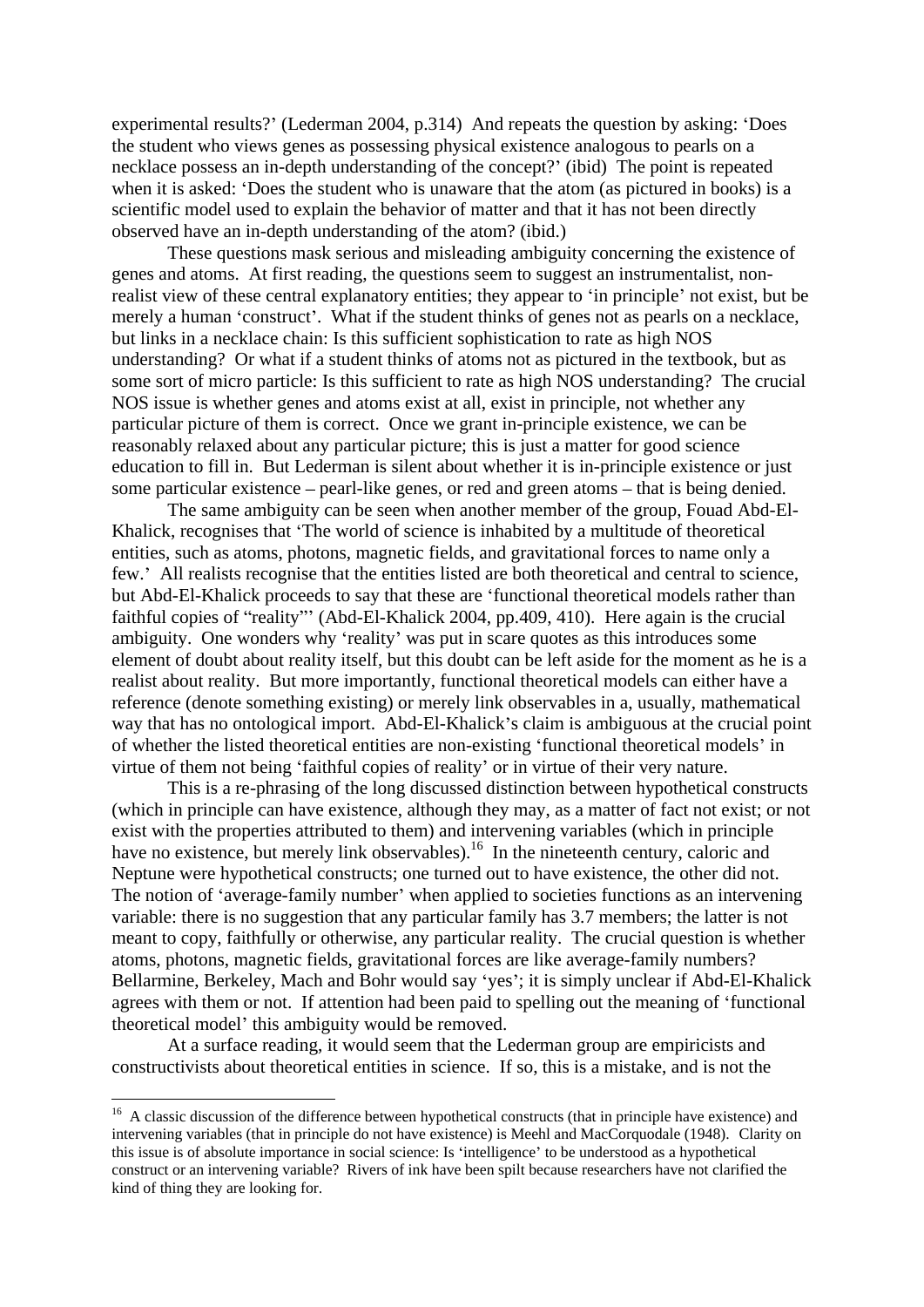message about NOS that science teachers should convey. The mistake is not so much the assumption of one philosophical side, constructivism, in this debate but rather giving the impression that there is no debate or no alternative position that can and has been adopted the realist position. Once again, a concentration on *the* NOS rather than open discussion and inquiry about FOS leads to this mistake.

The second problem with the Lederman Group's 'empirical basis' characterisation is that it disguises, if not completely distorts, the non-empirical component of science. The very process of abstraction, and idealisation, is the beginning of modern science. It is an ability to see the forest, and not just the trees. Consider Galileo's 'thousands of swings' of the pendulum. He clearly saw no such thing, it is a claim about what he would see if the impediments to pendulum motion were removed (Matthews 2000). Similarly Newton did not see inertial bodies continuing to move in a straight line indefinitely. This is what he would have seen if all resistance were removed. Fermi and Bernardini, in their biography of Galileo, emphasise this innovation:

In formulating the 'Law of Inertia' the abstraction consisted of imagining the motion of a body on which no force was acting and which, in particular, would be free of any sort of friction. This abstraction was not easy, because it was friction itself that for thousands of years had kept hidden the simplicity and validity of the laws of motion. In other words, friction is an essential element in all human experience; our intuition is dominated by friction; men can move around because of friction; because of friction they can grasp objects with their hands, they can weave fabrics, build cars, houses, etc. To see the essence of motion beyond the complications of friction indeed required a great insight. (Fermi & Bernardini 1961, p. 116)

The point of this drawn-out discussion of the first item on the Lederman list is to indicate that such a claim about the empirical basis, and the role of inference, needs to be elaborated at a much more sophisticated level in order to both be useful and to avoid massive misunderstandings of the scientific endeavour. Further with just the slightest elaboration, the more or less uncontroversial and mundane claim  $-$  that science has an empirical base  $-$  can be transformed into an engaging inquiry that can link teachers and students with a central philosophical argument in the history of philosophy, namely realist or instrumentalist interpretation of scientific theory, a debate to which the greatest minds can be found on either side. It is not a simple, 'open and shut' matter that can be reduced to a declarative list.<br>The same kind of argument can be mounted against each of the other items on the

Lederman list. A general point is that such necessary elaboration depends upon teachers having some competence or at least familiarity with the history and philosophy of science, and notoriously such training is absent from teacher-education programmes.

For instance the fourth claim is that 'Scientific knowledge is subjective or theoryladen'. Again, the claim is ambiguous: one can say both 'yes' and 'no'. First to acknowledge that some claim is theory-laden is not equivalent to saying it is subjective in the usual psychological meaning of the term. But the meaning being used by the Lederman group is simply ambiguous. For instance Lederman says that I am not advocating that scientists be subjective' (Lederman 2004, p.306). Here 'subjective' must be the everyday psychological sense of the term. But previously we have been dealing with, what one might call, 'philosophical subjectivity', as it has been stated that subjectivity is equivalent to theoryladeness, and that 'subjectivity is unavoidable' (ibid.). Clearly all science is theory-laden, as Lederman rightly points out; but if so, then scientists have to be subjective (as in philosophical subjectivity), whether it is advocated or not advocated. But this is entirely different from psychological subjectivity.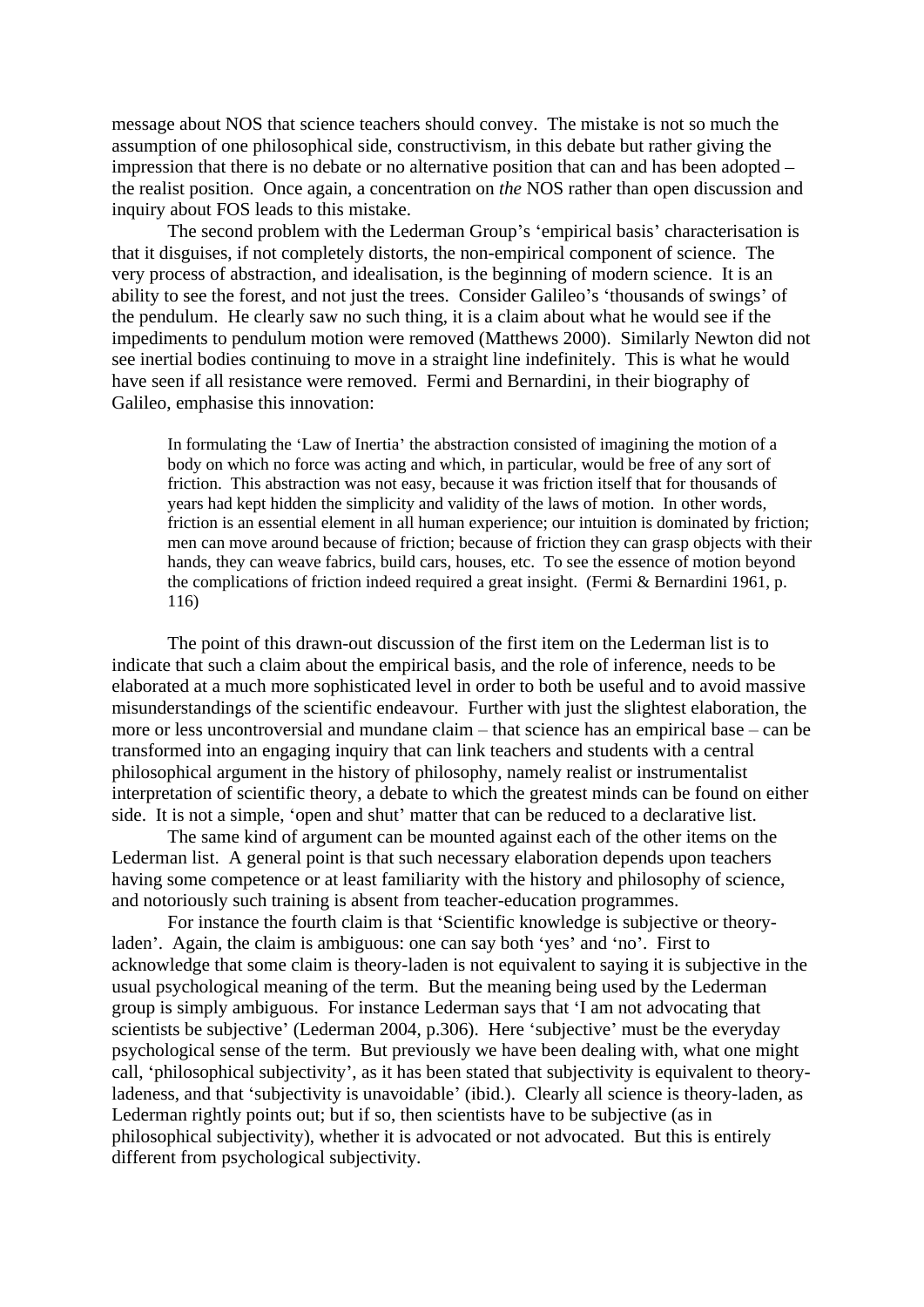The entire history of modern science is an effort to take out, or minimise, the psychological subjectivity in measurement and explanation beginning with the earliest use of measuring instruments in order to get inter-subjective agreement about weight, length, time etc. Galileo's creation of the pusiligium so as to be able to objectively measure pulse rate for medical diagnosis is one such example. The entirely subjective 'fast', 'medium', 'slow' was replaced by the length of a pendulum beating in time with the patient's pulse.<sup>17</sup><br>The force of the fourth claim trades entirely upon an ambiguity, which is unfortunate in something so widely used as a check-list of NOS understanding.

The fifth claim is that science is embedded in culture, that it 'affects and is affected by the various elements and intellectual spheres of the culture in which it is embedded (Lederman 2004, p.306). It is important that this be recognised, but again the devil is in the detail, and the detail is not provided. We know that the cultures of Nazism (Beyerchen 1977), Stalinism (Graham 1973, Birstein 2001), Islam (Hoodbhoy 1991), and Hinduism (Nanda 2003) to take just some examples, dramatically affected scientific investigation wherever they were powerful enough to do so. And of course the impact, for good and bad, of Christian culture, beliefs and authorities on science is well documented (Lindberg & Numbers 1986). Clearly indigenous sciences are affected by the worldviews and social structures in which they are practised.

All commentators on the European scientific revolution recognise that the blossoming of the New Science of Galileo, Huygens, Newton, Boyle etc was dependent on, though not caused by, social and cultural circumstances of seventeenth century Europe.<sup>18</sup> Counterwise, scholars have tried to identify the absence of such circumstances in China at the time to account for why there was no comparable scientific revolution in China (Needham & Ling 1954-65). In a famous and contentious study, Paul Forman attempted to provide a causal link between the culture of Weimar Germany and the creation of indeterminate quantum theory (Forman 1971).

The sociological and historical facts of the matter are not in dispute  $-$  science depends upon technology, mathematics, communications, money, education, philosophy and culture more broadly - and it is useful for students and teachers to be reminded of all this and to be given examples. But for this fact to be truly useful, and not just a sort of anthropological observation, teachers (and their pupils) need to be engaged in or inquire about issues such as: separating benign from adverse effects of culture; distinguishing good from bad science; identifying internal and external factors in scientific development; trying to determine just how analogous are Western and indigenous science; and so on. But the Lederman group is silent on these ultimately normative matters.

We are told just that although Western Science dominates North American schools, there 'exist other analogous sciences (e.g., indigenous science) in other parts of the world' (Lederman 2004, p.307). The ambiguity here over 'analogous' means that this item on the list gives no direction to teachers, either in cultures that are resistant to Western Science, or in multicultural situations. It is a too-easy step to move from this anthropological claim to the educational conclusion that where other analogous sciences exist, then they should be taught.<sup>19</sup> The group does say that NOS means, among other things, identifying the 'values and beliefs inherent to scientific knowledge and its development' (Lederman 2004, p.303). The use of the word 'inherent' suggests that effort will be made to spell out just what is and is not inherent to science, and this would be the occasion to comment on benign and adverse

<sup>&</sup>lt;sup>17</sup> See Matthews (2000, pp.88-89).<br><sup>18</sup> The classic statement of this position, but with the causal twist, is Boris Hessen's 1931 *The Social and Economic Roots of Newton's 'Principia'.* For Hessen's text and commentary see Freudenthal & McLaughlin (2009). One well known elaboration of the thesis, in the causal direction, is Freudenthal (1986).<br><sup>19</sup> For a philosophically sophisticated discussion of some of the issues, see Nola and Irzik (2006).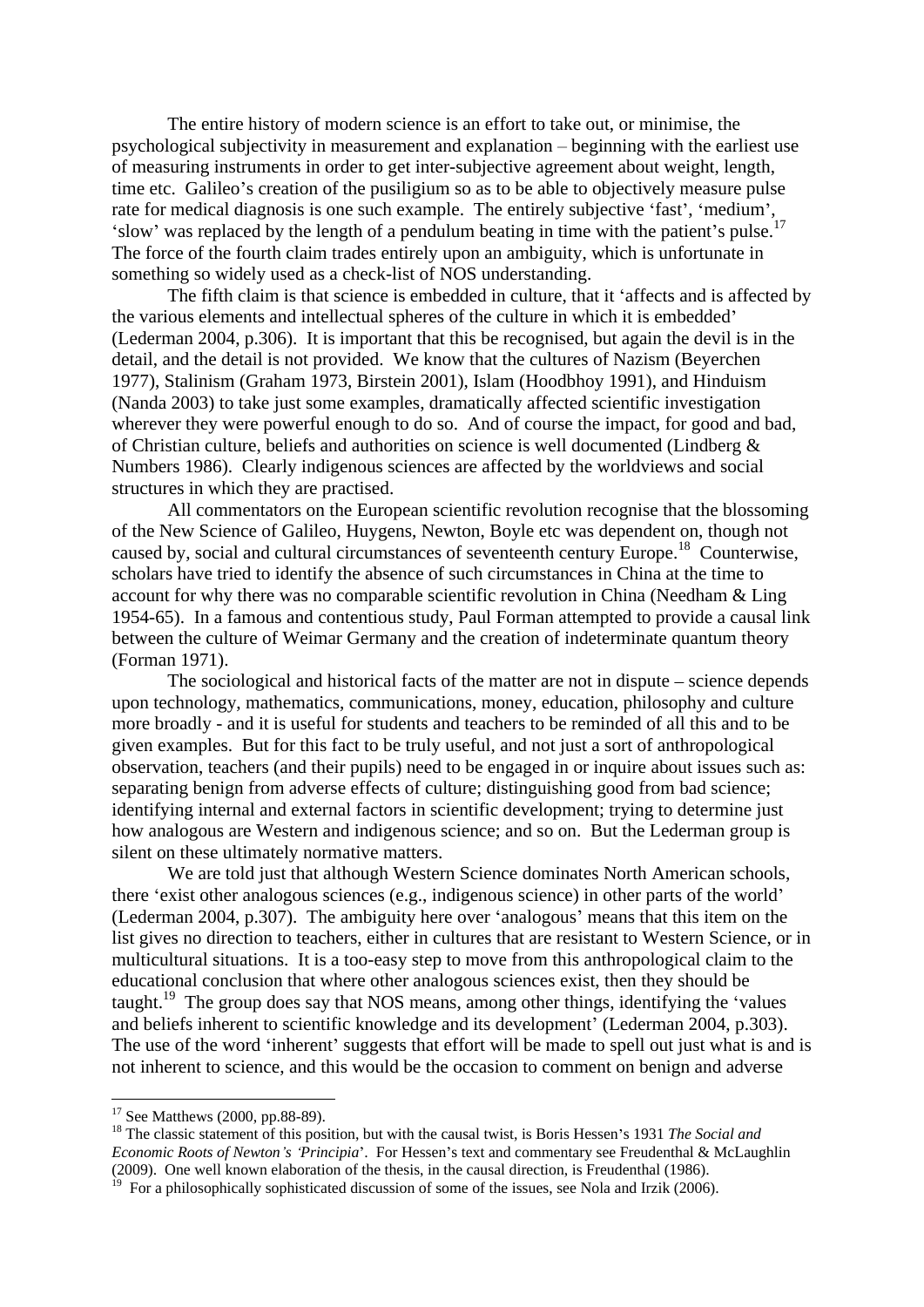impacts of culture on science; but the matter is not addressed. This can be a good thing, if teachers and students are meant to work out their own answer, but the list is meant to function as a characterisation of the nature of science, and further is to be used in assessing competence in NOS understanding, for these purposes more elaboration is needed.<br>Item seven on the Lederman NOS list is a claim about the 'tentativeness' of scientific

knowledge. We are told that 'tentativeness in science does not only arise from the fact that scientific knowledge is inferential, creative, and socially and culturally embedded' but 'There are also compelling logical arguments that lend credence to the notion of tentativeness in science' (Lederman 2004, p.307). Again, as with all the other items on the list, one can say 'ves' or 'no' depending on how the claim is interpreted. First, contrary to what is stated, absolutely nothing follows about tentativeness from the recognition that knowledge is inferential, creative, and socially and culturally embedded' unless one adds a premiss to the effect that, by definition, knowledge so characterised is tentative. But, without argument, there is no need to add such a premiss. If we infer a *particular* cause for some effect, this might be a tentative belief, but to infer that there is a cause, is not tentative in the same way.

### **Features of Science (FOS)**

There are seven items on the Lederman NOS list:

- *(1) Empirical basis*
- *(2) Scientific theories and laws*
- *(3) Creativity*
- *(4) Theory dependence*
- *(5) Cultural embeddedness*
- *(6) Scientific method*
- *(7) Tentativeness*

I have been arguing that these should better be thought of as different features of science (FOS) to be elaborated, discussed and inquired about, rather than nature of science (NOS) items to somehow be learnt and assessed. Each of these features has been richly written about by philosophers, historians and others  $-$  as has been indicated above for some on the list. But if they are features of science, then there is no good reason why just those seven features are picked out, and not others of the numerous features – epistemological, historical, psychological, social, technological, economic, etc - that can be said to characterise scientific endeavour, and that also meet the three criteria of accessibility, consensus and usefulness that the Lederman group additionally utilise to reduce NOS matters to classroom size.

Clearly many other things can be added to the above list. Among philosophers, NOS discussion and debate has traditionally revolved around investigations of the epistemological, methodological, and ontological commitments of science. But there are illuminating, non philosophical studies of science, such as conducted by historians, cognitive psychologists, sociologists, economists, anthropologists, and numerous other disciplines. The term 'Science Studies' encompasses the complete academic spectrum, and all components have useful things to say about different features of science. Just some of the additional topics, issues or questions that can usefully engage science teachers and students might be:

(8) *Experimentation*. The long-standing Aristotelian injunction about not interfering with nature if we want to understand her was rejected first by Galileo, with his famous inclined plane experiments conducted so as to understand the phenomena of free fall, then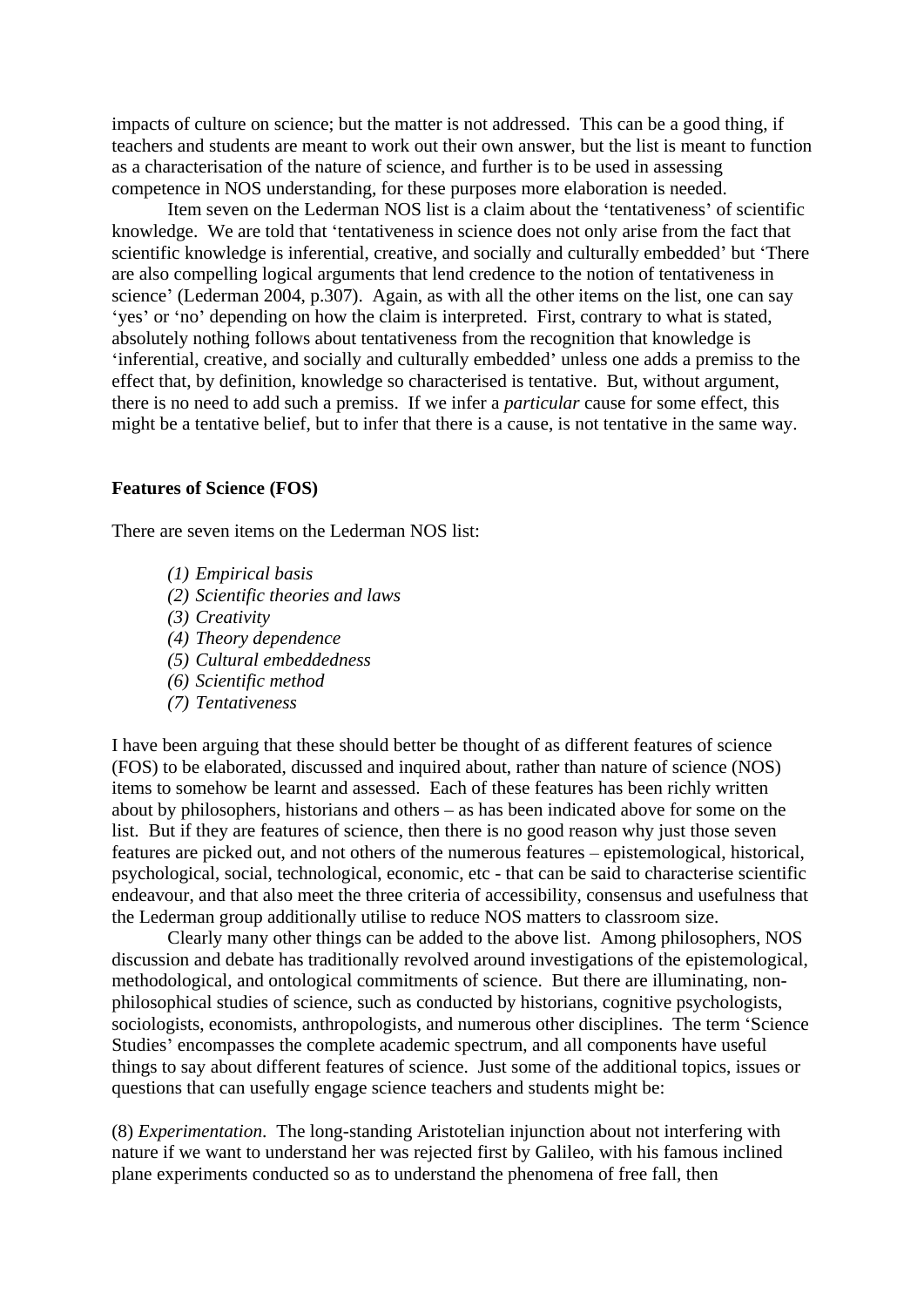progressively by the other foundation figures of early modern science, most notably Newton with his pendulum experiments in mechanics and his prism manipulations in optics. It was this newly introduced experimentalism that occasioned Kant to remark that:

When Galileo caused balls, the weights of which he had himself previously determined, to roll down an inclined plane; when Torricelli made the air carry a weight which he had calculated beforehand to be equal to that of a definite volume of water  $\dots$  a light broke upon all students of nature. They learned that reason has insight only into that which it produces after a plan of its own, and that it must not allow itself to be kept, as it were, in nature's leading-strings (Kant 1787/1933, p.20)

Historians and philosophers have written a great deal on this topic, and of course it can connect immediately with a more sophisticated understanding of school laboratory work and student experimentation (Chang 2010; Hodson 1993, 1996).

(9) *Idealisation*. What is the role, function and status of idealisation in scientific theorising? How are laws about idealised and contrary-to-fact conditions reconciled with claims that laws of nature are about the world? (Nowak 1980).

Galileo was the first to build idealisation into the investigation of nature, and it was this methodological move that enabled his New Science to emerge from its medieval and Renaissance milieu.<sup>20</sup> What Galileo recognised was that nature's laws were not obvious in nature; they were not given in immediate experience; the laws applied only to idealised circumstances. This employment of idealisation was also in flat contradiction to the long empiricist Aristotelian tradition whereby 'science' was to be about the world as seen and experienced. As Aristotle maintained: 'If we cannot believe our eyes what should be believe?' In contrast, Galileo immediately after proving his famous Law of Parabolic Motion, says:

I grant that these conclusions proved in the abstract will be different when applied in the concrete and will be fallacious to this extent, that neither will the horizontal motion be uniform nor the natural acceleration be in the ratio assumed, nor the path of the projectile a parabola. (Galileo 1638/1954, p. 251)

Of crucial importance was the fact that idealisation, and only idealisation, gave specific direction to experimentation so that students of nature (reason) could mould nature 'after a plan of its own', in Kant's famous words. The decades and centuries of classical mechanics, began by Galileo, were a long process of transforming nature in the image of theory; that is what an experiment was: controlling all variables identified by theory as being irrelevant, and varying the one held responsible for the phenomena.

(10) *Models*. The ubiquity of models in the history and current practice of science is widely recognised, indeed it is difficult to think of science without models: the 'billiard ball', 'plumpudding' and 'solar system' models of the atom, the electron orbit model for the periodic table, the 'lattice' model of salt structure, the fluid-flow model of electricity, the double-helix model of the chromosome, the 'survival of the fittest' model for population expansion in eco-systems, the particle model of light, the 'big bang' model in cosmology, the '3-body' model for sun-earth-moon interaction, full dinosaur models from bone fragments in palaeontology, the plate-tectonic model in geophysics, the scores of mathematical models in hereditary and population studies, the thousands of mathematical models in economics, engineering, and so

<sup>&</sup>lt;sup>20</sup> I have argued this claim at some length in Matthews (2000, pp.245-48).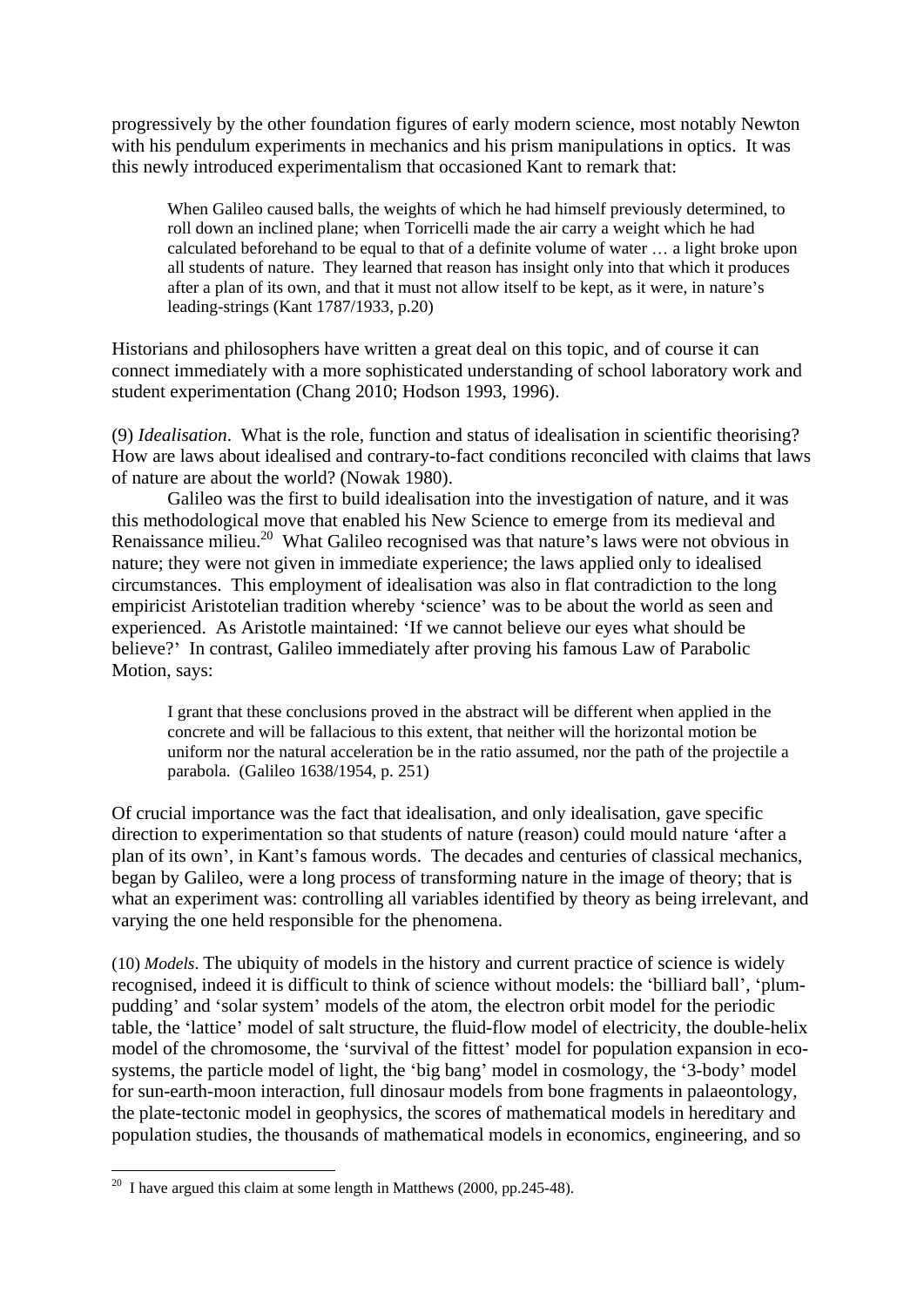on. Any ten pages of a science textbook might be expected to contain twice that number of models, many in full glossy colour, with state-of-the-art graphics.

In the past half-century historians and philosophers of science have devoted considerable time to documenting and understanding the role of models in science and social science. These studies have led scholars to examine model-related topics such as the nature of scientific theory, the status of hypothesis, the role of metaphor and analogy in scientific explanation, thought experiments in science, and the centrality of idealisation for the articulation, application and testing of models. Mary Hesse's (1953, 1961, 1966) and Rom Harré's (1960) publications were foundational for the contemporary tradition (realist and non-realist) of model-related research, with Hesse's *Models and Analogies in Science* (1966) being of particular importance. Philip Johnson-Laird's book *Mental Models* (1983) was, and still is, enormously influential. He, and associates, provided an explanation for the ubiquity of models in science when they detailed how models were ubiquitous not just in science but in all mental life.

Once more, if models are seen as an important feature of science, then a competent HPS-informed teacher can provide rich materials and questions for class discussion on the topic: How do models relate to the world they model? Is learning the properties of models the same as learning about the world?. As with so many FOS questions, there is no uncontested answer, just better informed and better argued answers. A number of rich studies can be seen in the recent special issue of *Science & Education* devoted to the subject - 'Models in Science and in Science Education' (2007, vol. 16 nos. (7-8).

And of course this extended FOS list can simply be extended to include any number of other important and engaging features of science:

- (11) *Values and Socio-scientific issues*
- (12) *Mathematisation*
- (13) *Technology*
- (14) *Explanation*
- (15) *Worldviews and Religion*
- (16) *Theory choice and rationality*
- (17) *Feminism*
- (18) *Realism and Constructivism*

All of these subjects have been extensively written upon, as can be seen by a perusal of any introductory HPS textbook.

### **Modest Goals for FOS Teaching**

We should have modest goals when teaching about FOS. In the opening page of the AAAS *Benchmarks* document it was stated that: Little is gained by presenting these beliefs to students as dogma. For one thing, such beliefs are subtle' (AAAS 1993, p.5). The same points are made in the UK *Perspectives on Science* course, where it is repeatedly stated that students will gain appreciation of NOS positions and issues, and competence in NOS thinking, rather than declarative knowledge of NOS. It is important to stress these points: First FOS claims should not be presented as dogma, to do so is to confuse education with indoctrination; and second most, if not all, statements about FOS are subtle, and recognition of this subtlety simply depends upon having historical and philosophical (HPS) awareness. Both these points have implications for the very vexed and much-written up topic of the assessment of FOS and NOS learning (Rudge & Howe 2010).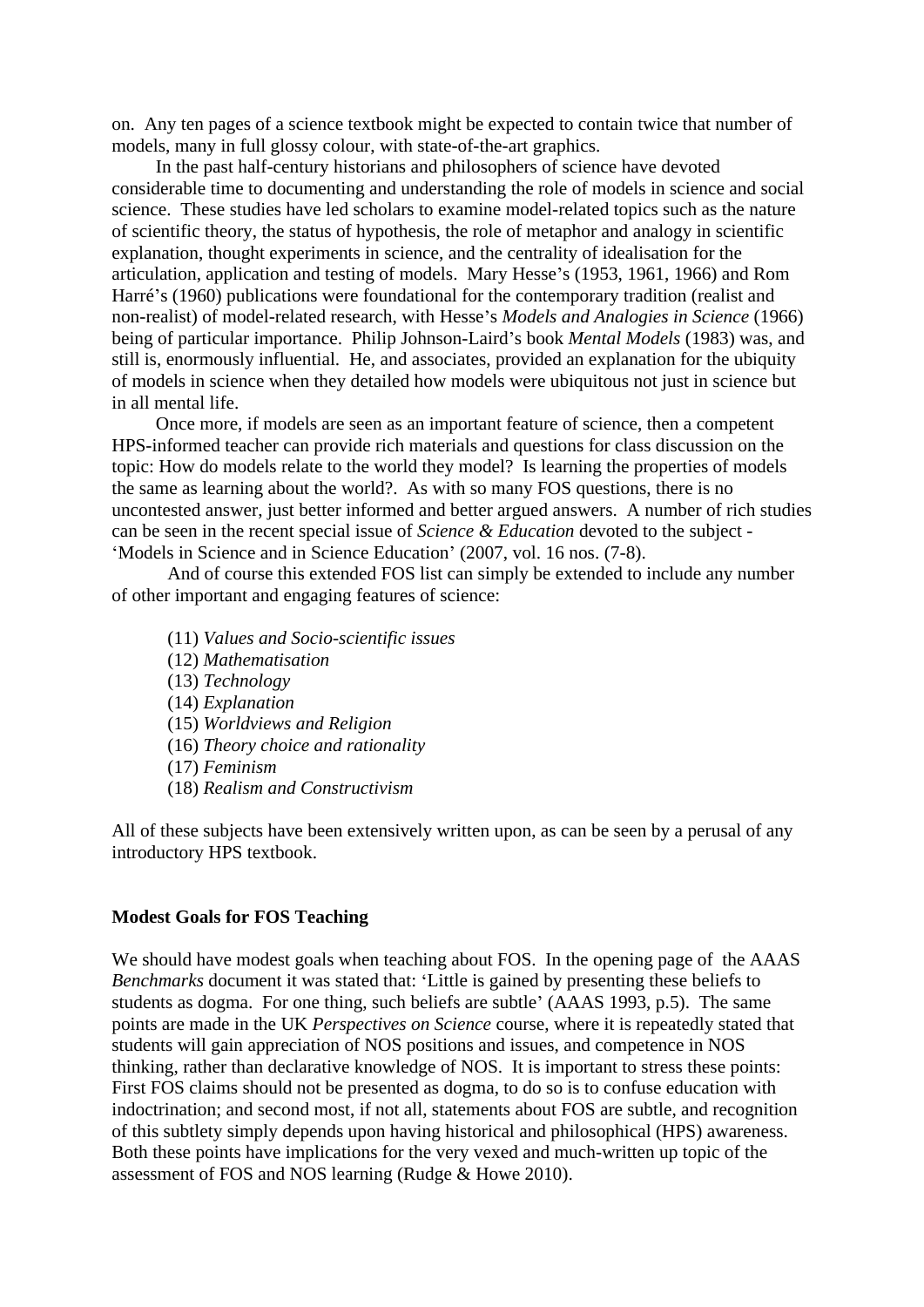It is unrealistic to expect students, or trainee teachers, to become competent historians, sociologists or philosophers of science. We should have limited aims in introducing FOS questions in the classroom. Teachers should aim for a more complex understanding of science, not a total, or even a very complex, understanding. Fortunately philosophy does not have to be artificially imported to the science classroom, is not far below the surface in any lesson or textbook. At a most basic level any text or scientific discussion will contain terms such as 'law', 'theory', 'model', 'explanation', 'cause', 'truth', 'knowledge', 'hypothesis', 'confirmation', 'observation', 'evidence', 'idealisation', 'time', 'space', 'fields', 'species'. Philosophy begins as soon as these common and ubiquitous terms are explained, amplified and discussed.

There is no need to overwhelm students with 'cutting-edge' philosophical questions. They have to crawl before they can walk, and walk before they can run. This is no more than commonsensical pedagogical practice. There are numerous low-level philosophical questions that are legitimate FOS questions: What is a scientific explanation? What is a controlled experiment? What is a crucial experiment and are there any? How do models function in science? How much confirmation does a hypothesis require before it is established? Are there ways of evaluating the worth of competing research programmes? Did Newton's religious belief affect his science? Was Darwin's 'damaged book' analogy a competent rely to critics who pointed to all the evidence that contradicted his evolutionary theory? Was Planck culpable for remaining in Nazi Germany and continuing his scientific research during the war? And so on. Likewise history is unavoidable. Texts are replete with names such as Galileo,

Newton, Boyle, Hooke, Darwin, Mendel, Faraday, Volta, Lavoisier, Dalton, Rutherford, Curie, Bohr, Heisenberg, Einstein, and others. History 'lite' begins when teachers, as Westaway was quoted earlier, 'talk to [students] about the personal equations, the lives, and the work of such' figures. And encourage students to do their own research on these scientists. History 'full strength' begins when the experiments and debates of these figures are reproduced in the classroom; when 'historical-investigative' teaching is practised (Kipnis

1996, 1998). Other Features of Science are on daily display in newspapers, TVs and the internet, where accounts of socio-scientific and techno-value debates about genetics, agro-business, climate change, GM crops, global warming, and so on are constant features. If understanding FOS is embraced as a curricular goal, then well prepared teachers should be able to elaborate a little on these matters and facilitate useful classroom discussion and learning. Twelve years ago I wrote:

Science educators should be modest when urging substantive positions in the history and philosophy of science, or in epistemology. ... Modesty does not entail vapid fence-sitting, but it does entail the recognition that there are usually two, if not more, sides to most serious intellectual questions. And this recognition needs to be intelligently and sensitively translated into classroom practice. (Matthews 1998, pp.169-170)

The change of focus from NOS to FOS greatly facilitates this orientation. NOS research has concentrated on the nature of scientific knowledge; FOS includes this, but is also concerned with the processes, institutions and cultural and social contexts in which this knowledge is produced. The contract of the contract of the contract of the contract of the contract of the contract of the contract of the contract of the contract of the contract of the contract of the contract of the contract of the

### **References**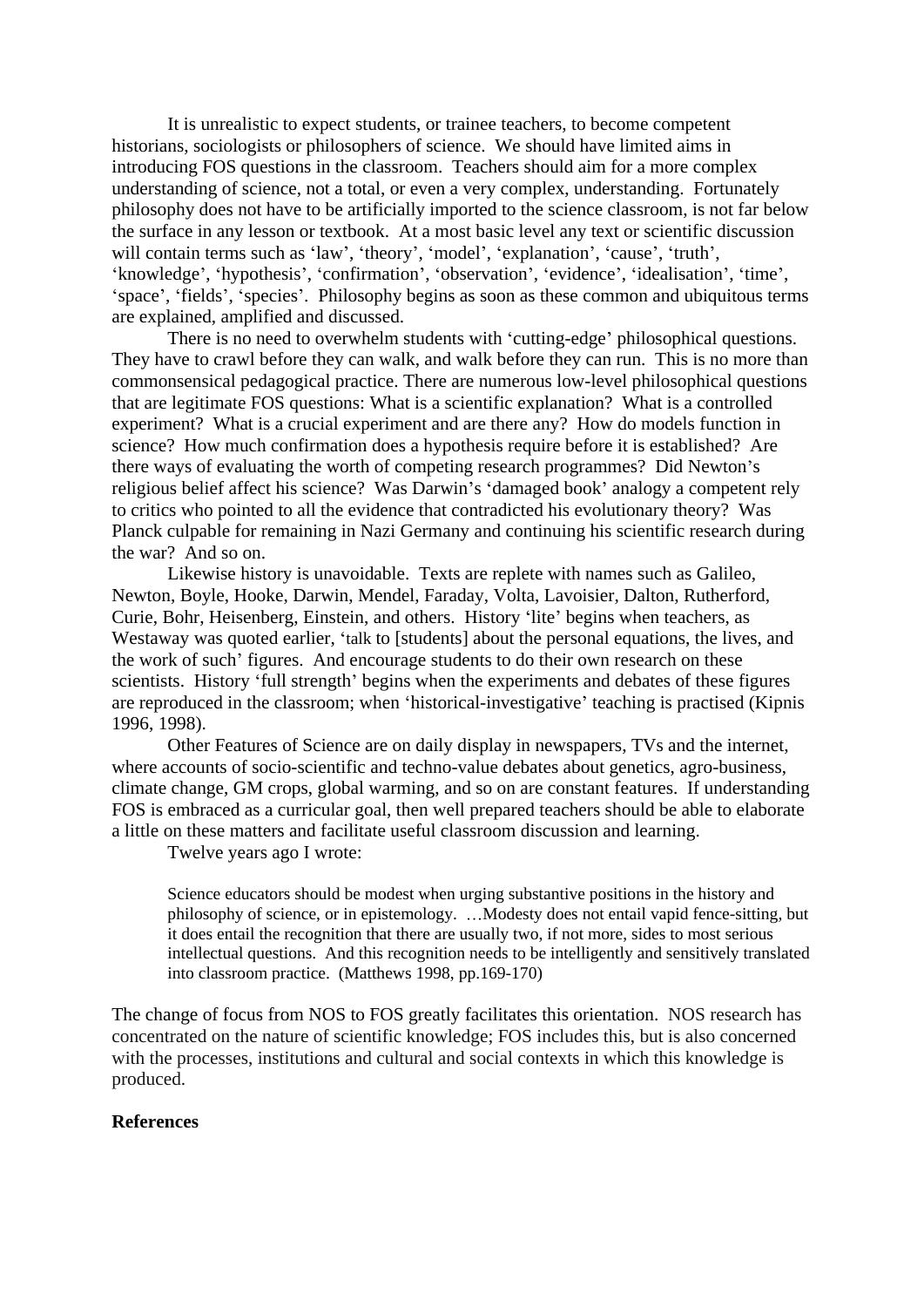- (AAAS) American Association for the Advancement of Science: 1989, *Project 2061: Science for All Americans*, AAAS, Washington, DC. Also published by Oxford University Press, 1990.
- (AAAS) American Association for the Advancement of Science: 1990, *The Liberal Art of Science: Agenda for Action*, AAAS, Washington, DC.
- (AAAS) American Association for the Advancement of Science: 1993, *Benchmarks for Science Literacy*, Oxford University Press, New York.
- (NRC) National Research Council: 1996, *National Science Education Standards*, National Academy Press, Washington.
- Abd-El-Khalick, F.: 2004, 'Over and Over Again: College Students' Views of Nature of Science . In L.B. Flick & N.G. Lederman (eds.) *Scientific Inquiry and Nature of Science: Implications for Teaching, Learning, and Teacher Education*, Kluwer Academic Publishers, Dordrecht, pp.389-425.
- Abd-El-Khalick, F. & Lederman, N.G.: 2000, 'Improving Science Teachers' Conceptions of the Nature of Science: A Critical Review of the Literature , *International Journal of Science Education* **22**(7), 665-701.
- Berkeley, G.: 1721/1901, *De Motu*, in A.C. Fraser (ed.), *The Works of George Berkeley*, Oxford University Press, Oxford. (extracts in D.M. Armstrong (ed.), *Berkeley's Philosophical Writings*, New York, 1965).
- Beyerchen, A.D.: 1977, *Scientists Under Hitler: Politics and the Physics Community in the Third Reich*, Yale University Press, New Haven.
- Birstein, V.J.: 2001, *The Perversion of Knowledge: The True Story of Soviet Science*, Westview, Cambridge MA.
- Bunge, M.: 2003, Twenty-Five Centuries of Quantum Physics: From Pythagoras to Us, and from Subjectivism to Realism , *Science & Education* **12**(5-6), 445-466.
- Chang, H.: 2010. 'How Historical Experiments Can Improve Scientific Knowledge and Science Education: The Cases of Boiling Water and Electrochemistry , *Science & Education*, online first DOI 10.1007/s11191-010-9301-8.
- Chen, S.: 2006, 'Development of an instrument to assess views on nature of science and attitudes towards teaching science , *Science Education* **<sup>90</sup>**(5):803-819. Cohen, R.S.: 1975, *Physical Science*, Holt, Rinehart & Winston, New York.
- 
- Dewey, J.: 1910, Science as Subject-Matter and as Method , *Science* **31**, 121-127. Reproduced in *Science & Education*, 1995, **4**(4), 391-398.
- Dewey, J.: 1916, *Democracy and Education*, Macmillan Company, New York.
- Duhem, P.: 1908/1969, *To Save the Phenomena: An Essay on the Idea of Physical Theory from Plato to Galileo*, University of Chicago Press, Chicago.
- Dupré, L.: 2004, *The Enlightenment and the Intellectual Foundations of Modern Culture*, Yale University Press, New Haven.
- Duschl, R.A.: 1985, 'Science Education and Philosophy of Science Twenty-five, Years of Mutually Exclusive Development', *School Science and Mathematics* 87(7), 541-555.
- Duschl, R.A.: 1990, *Restructuring Science Education: The Importance of Theories and Their Development*, Teachers College Press, New York.
- Duschl, R.A.: 1994, 'Research in History and Philosophy of Science'. In D.L. Gabel (ed.), *Handbook of Research in Science Teaching and Learning*, Macmillan, New York, pp.443-465.
- Elkana, Y. (ed.): 1984, *William Whewell: Selected Writings on the History of Science*, University of Chicago Press, Chicago.
- Fermi, L. & Bernadini, G.: 1961, *Galileo and the Scientific Revolution*, Basic Books, New York.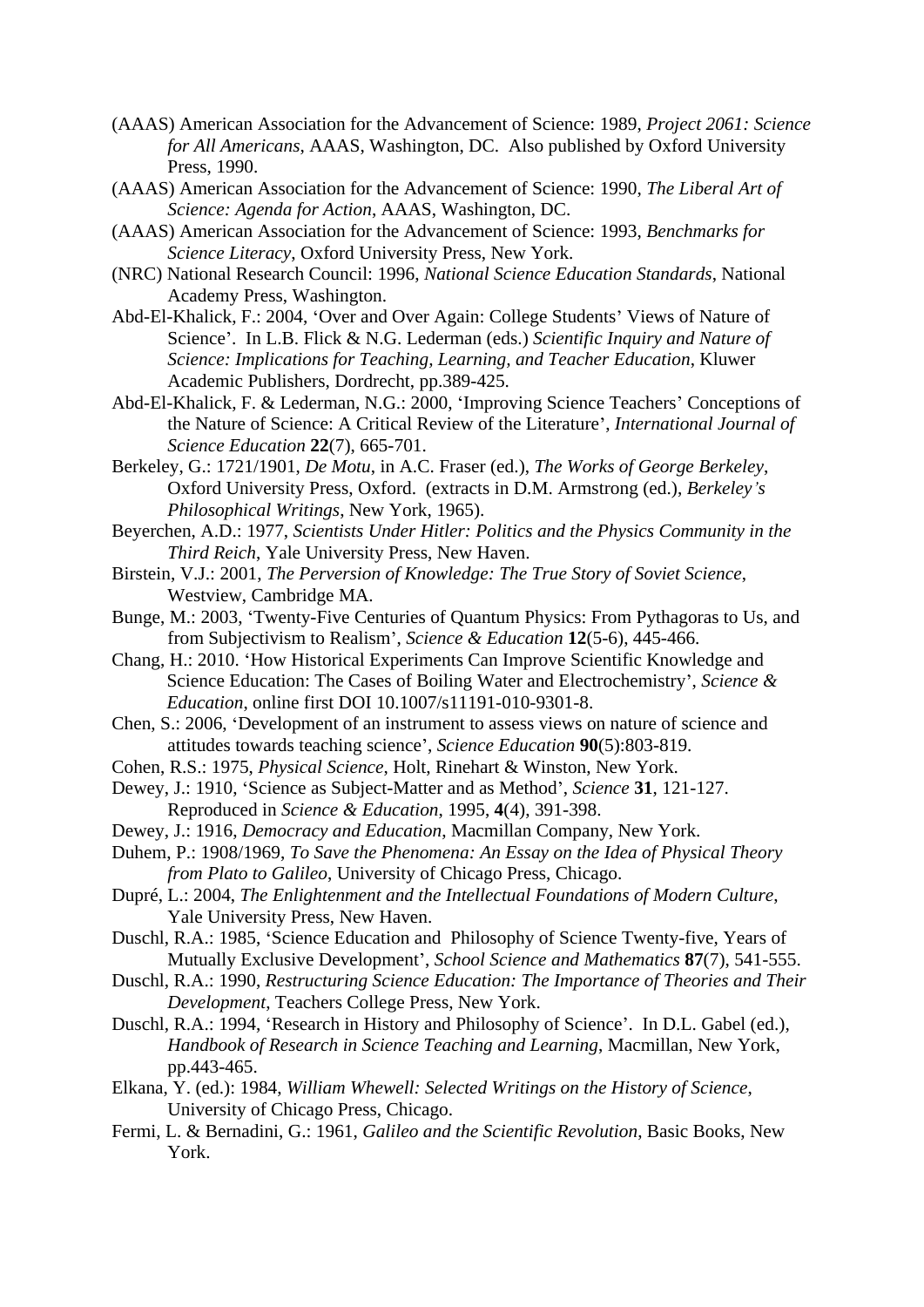Flick, L.B. & Lederman, N.G. (eds.): 2004, *Scientific Inquiry and Nature of Science: Implications for Teaching, Learning and Teacher Education*, Kluwer, Dordrecht.

- Forman, P.: 1971, Weimar Culture, Causality and Quantum Theory, 1918-1927: Adaptation by German Physicists and Mathematicans to a Hostile Intellectual Environment . In R. McCormmach (ed.) *Historical Studies in the Physical Sciences*, No.3, University of Pennsylvania Press, Philadelphia, pp.1-116.
- Freudenthal, G. & McLaughlin, P. (eds.): 2009, *The Social and Economic Roots of the Scientific Revolution. Texts by Boris Hessen and Henryk Grossmann*, Springer, Dordrecht.
- Freudenthal, G.: 1986, *Atom and Individual in the Age of Newton: On the Genesis of the Mechanistic World View,* Reidel Publishing Company, Dordrecht.
- Galileo, G.: 1638/1954, *Dialogues Concerning Two New Sciences*, trans. H. Crew & A.de Salvio, Dover Publications, New York (orig. 1914).
- Graham, L.R.: 1973, *Science and Philosophy in the Soviet Union*, Alfred A. Knopf, New York.
- Gribbin, J.: 2002, *Science: A History 1543-2001*, Penguin Books, London.
- Hankins, T.L.: 1985, *Science and the Enlightenment*, Cambridge University Press, Cambridge.
- Harré, R.: 1960, 'Metaphor, Model and Mechanism', *Proceedings of the Aristotelian Society* **60**, 101-122.
- Hesse, M.B.: 1953, 'Models in Physics', *British Journal for the Philosophpy of Science* 4, 198-214.
- Hesse, M.B.: 1961, *Forces and Fields: The Concept of Action at a Distance in the History of Physics*, Thomas Nelson & Sons, London.
- Hesse, M.B.: 1966, *Models and Analogies in Science*, University of Notre Dame Press, South Bend, IN.
- Himmelfarb, G.: 2004, *The Roads to Modernity. The British, French, and American Enlightenments*, Alfred A. Knopf, New York.
- Hodson, D.: 1986, Philosophy of Science and the Science Curriculum , *Journal of Philosophy of Education* **20**, 241-251. Reprinted in M.R. Matthews (ed.), *History, Philosophy and Science Teaching: Selected Readings*, OISE Press, Toronto, 1991, pp.19-32.
- Hodson, D.: 1988, Toward a Philosophically More Valid Science Curriculum , *Science Education* **72**, 19-40.
- Hodson, D.: 1993, 'Re-Thinking Old Ways: Towards a More Critical Approach to Practical Work in Science , *Studies in Science Education* **22,** 85-142**.**
- Hodson, D.: 1996, Laboratory Work as Scientific Method: Three Decades of Confusion and Distortion , *Journal of Curriculum Studies* **28**, 115-135.
- Hodson, D.: 2008, *Towards Scientific Literacy: A Teachers Guide to the History, Philosophy and Sociology of Science*, Sense Publishers, Rotterdam.
- Hodson, D.: 2009, *Teaching and Learning about Science: Language, Theories, Methods, History, Traditions and Values*, Sense Publishers, Rotterdam.
- Holton, G.: 1975, 'Science, Science Teaching and Rationality'. In S. Hook, P. Kurtz & M. Todorovich (eds.) *The Philosophy of the Curriculum*, Promethus Books, Buffalo, pp.101-118.
- Holton, G.: 1978, 'On the Educational Philosophy of the Project Physics Course'. In his *The Scientific Imagination: Case Studies*, Cambridge University Press, Cambridge, pp.284-298.
- Hoodbhoy, P.: 1991, *Islam and Science: Religious Orthodoxy and the Battle for Rationality*, Zed Books, London.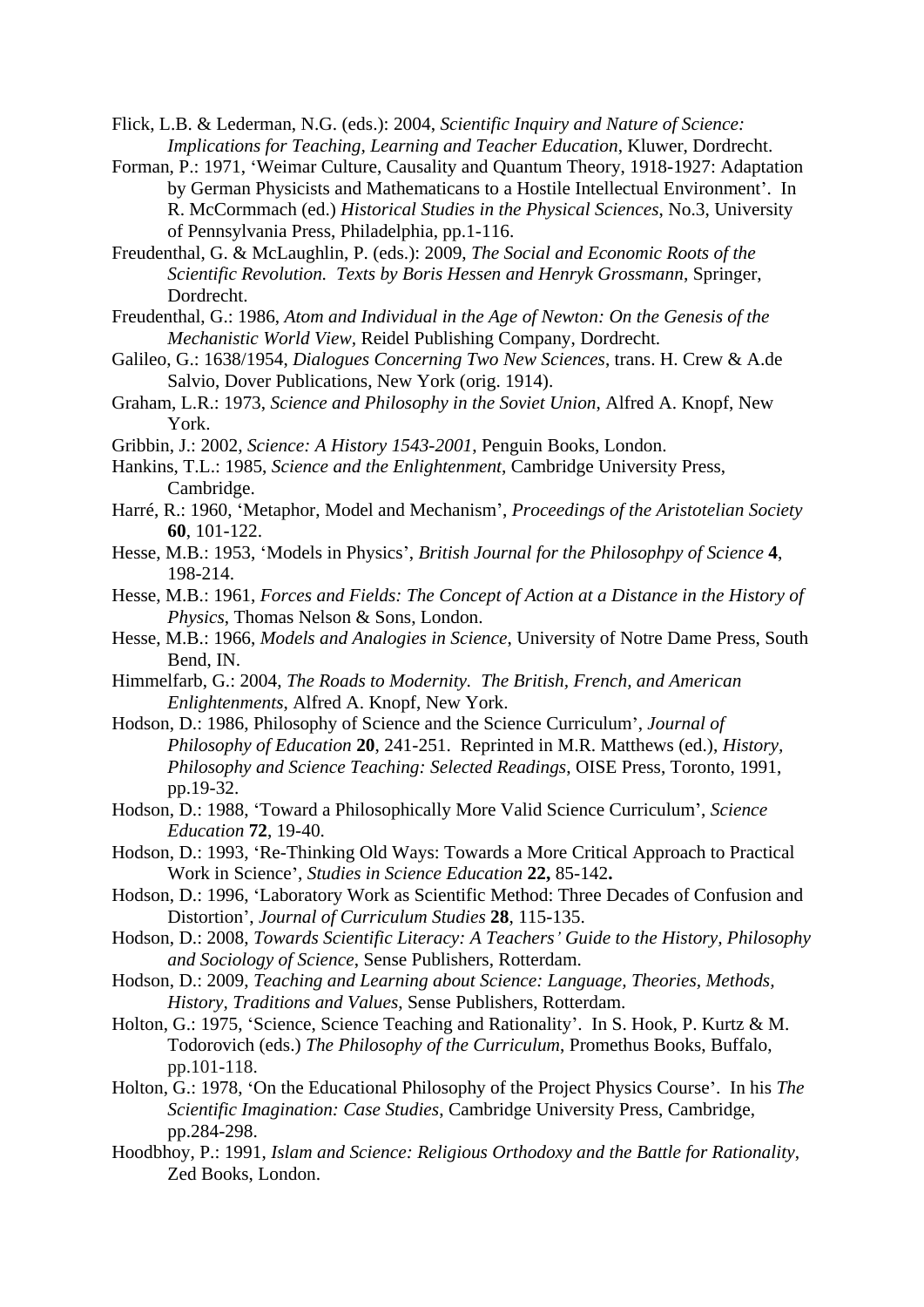Huxley, T.H.: 1885/1964, *Science and Education*, The Citadel Press, New York.

- Irzik, G. & Nola, R.: 2011, 'A Family Resemblance Approach to the Nature of Science for Science Education , *Science & Education* **20**(7-8), 591-607.
- Israel, J.: 2001, *Radical Enlightenment: Philosophy and the Making of Modernity 1650-1750*, Oxford University Press, Oxford.
- Johnson-Laird, P.N.: 1983, *Mental Models*, Harvard University Press, Cambridge, MA.
- Kant, I.: 1787/1933, *Critique of Pure Reason*, 2nd edit., N.K. Smith (trans.), Macmillan, London. (First edition, 1781).
- Kipnis, N.: 1996, 'The "Historical-Investigative" Approach to Teaching Science', Science & *Education* **5**(3), 277-292.
- Kipnis, N.: 1998, 'A History of Science Approach to the Nature of Science: Learning Science by Rediscovering It . In W.F. McComas (ed.) *The Nature of Science in Science Education: Rationales and Strategies*, Kluwer Academic Publishers, Dordrecht, pp. 177-196.
- Klopfer, L.E.: 1969, *Case Histories and Science Education*, Wadsworth Publishing Company, San Francisco.
- Lakatos, I.: 1978, 'History of Science and Its Rational Reconstructions'. In J. Worrall & G. Currie (eds.), *The Methodology of Scientific Research Programmes: Volume I*, Cambridge University Press, Cambridge, pp. 102-138. (Originally 1971)
- Laudan, L.: 1981, William Whewell on the Consilience of Inductions . In his *Science and Hypothesis*, Reidel, Dordrecht, pp.163-180.
- Laudan, L.: 1983, 'The Demise of the Demarcation Problem'. In R.S. Cohen & L. Laudan (eds) *Physics, Philosophy and Psychoanalysis*, Reidel, Dordrecht, pp.111-127.
- Laudan, L.: 1996, *Beyond Positivism and Relativism*, Westview Press, Boulder, CO.
- Lederman, N., Abd-el-Khalick, F., Bell, R.L. & Schwartz, R.S.: 2002, Views of Nature of Science Questionnaire: Towards Valid and Meaningful Assessment of Learners Conceptions of the Nature of Science *Journal of Research in Science Teaching* **<sup>39</sup>**, 497-521.
- Lederman, N.G., Wade, P.D. & Bell, R.L.: 1998, 'Assessing the Nature of Science: A Historical Perspective , *Science & Education* **7**(6), 595-615.
- Lederman, N.G.: 1986, 'Students' and Teachers' Understanding of the Nature of Science: A Reassessment , *School Science and Mathematics* **86**(2), 91-99.
- Lederman, N.G.: 1992, 'Students' and Teachers' Conceptions of the Nature of Science: A Review of the Research , *Journal of Research in Science Teaching* **29**(4), 331-359.
- Lederman, N.G.: 2004, 'Syntax of Nature of Science within Inquiry and Science Instruction'. In L.B. Flick & N.G. Lederman (eds.) *Scientific Inquiry and Nature of Science*, Kluwer Academic Publishers, Dordrecht, pp.301-317.
- Lederman, N.G.: 2007, 'Nature of science: past, present, and future'. In S.K. Abell & N.G. Lederman (eds), *Handbook of research on science education*. Mahwah, NJ: Lawrence Erlbaum Associates, pp. 831-880.
- Lindberg, D.C. & Numbers, R.L. (eds.): 1986, *God and Nature: Historical Essays on the Encounter between Christianity and Science*, University of California Press, Berkeley.
- Locke, J.: 1689/1924, *An Essay Concerning Human Understanding,*abridged and edited by A.S. Pringle-Pattison, Clarendon Press, Oxford.
- Locke, J.: 1689/1983, *A Letter Concerning Toleration,* J. Tully (ed.), Hackett Publishing Company, Indianapolis.
- Locke, J.: 1690/1960, *Two Treatises of Government*. Introduction and Notes by Peter Laslett, Cambridge University Press, Cambridge.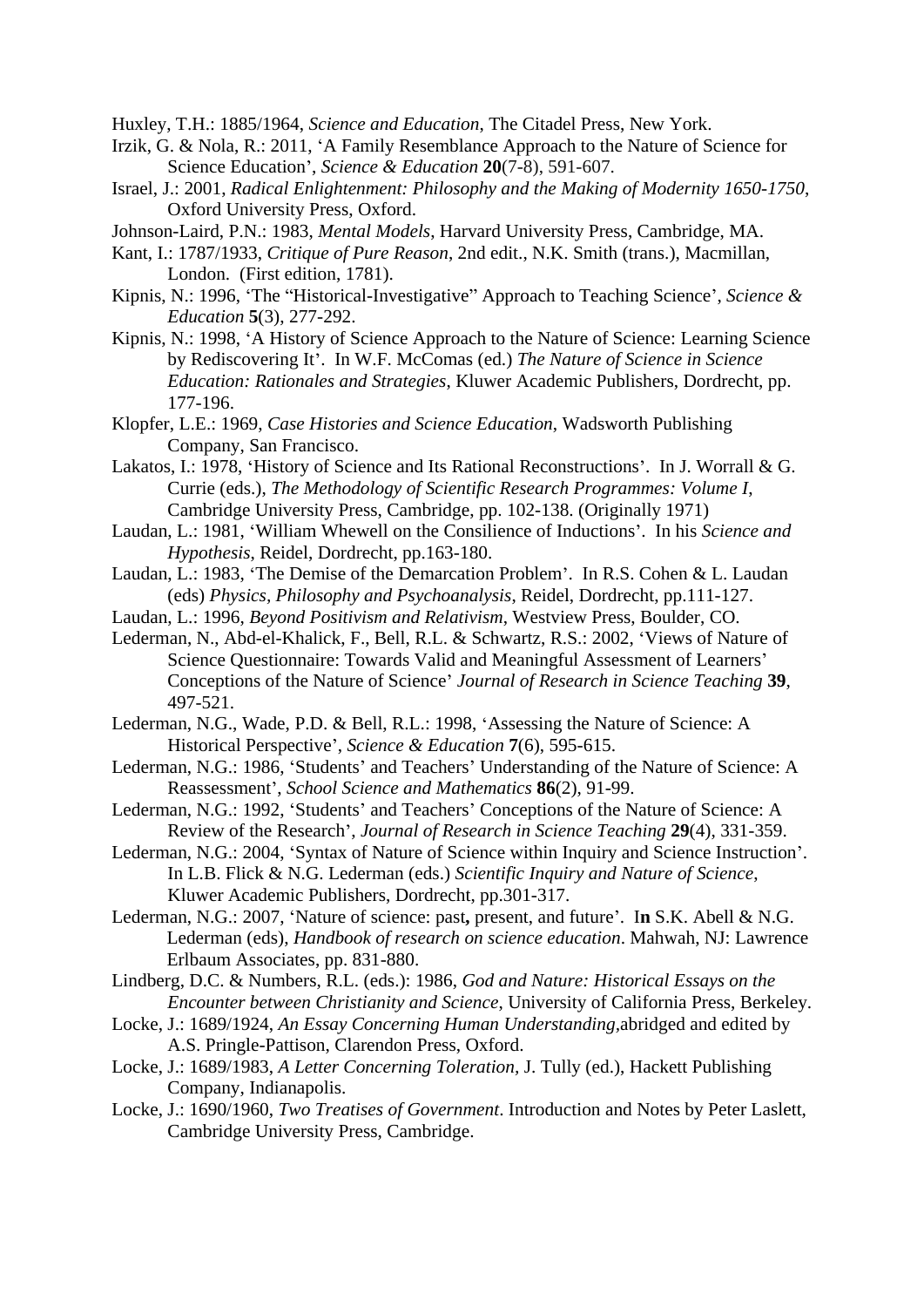- Locke, J.: 1693/1996, *Some Thoughts Concerning Education* & *Of the Conduct of the Understanding*, (R.W. Grant & N. Tarcov eds.), Hackett Publishing Company, Indianapolis.
- Locke, J.: 1695/1999, *The Reasonableness of Christianity as Delivered in the Scriptures*, (edited and introduction by John C. Higgins-Biddle), Oxford University Press, New York.
- Mach, E.: 1872/1911, *The History and Root of the Principle of the Conservation of Energy*, Open Court Publishing Company, Chicago.
- Mach, E.: 1886/1986, 'On Instruction in the Classics and the Sciences'. In his *Popular Scientific Lectures*, Open Court Publishing Company, La Salle, pp. 338-374.
- Martin, M.: 1972, *Concepts of Science Education: A Philosophical Analysis*, Scott, Foresman & Co., New York (reprint, University Press of America, 1985)
- Martin, M.: 1974, The Relevance of Philosophy of Science for Science Education , *Boston Studies in Philosophy of Science* **32**, 293-300
- Matthews, M.R.: 1992, 'History, Philosophy and Science Teaching: The Present Rapprochement', *Science & Education* 1(1), 11-48.
- Matthews, M.R.: 1994, *Science Teaching: The Role of History and Philosophy of Science*, Routledge, New York.
- Matthews, M.R.: 1998, 'In Defense of Modest Goals for Teaching About the Nature of Science , *Journal of Research in Science Teaching* **35**(2), 161-174.
- Matthews, M.R.: 2000, *Time for Science Education: How Teaching the History and Philosophy of Pendulum Motion can Contribute to Science Literacy*, Kluwer Academic Publishers, New York.
- Matthews, M.R. (ed.): 2009, *Science, Worldviews and Education*, Springer, Dordrecht.
- McComas, W.F. & Olson, J.K.: 1998, The Nature of Science in International Science Education Standards Documents . In W.F. McComas (ed.), *The Nature of Science in Science Education:Rationales and Strategies,* Kluwer Academic Publishers, Dordrecht, pp. 41-52.
- McComas, W.F. (ed.): 1998, *The Nature of Science in Science Education: Rationales and Strategies,* Kluwer Academic Publishers, Dordrecht.
- Meehl, P. & MacCorquodale, K.: 1948, 'On a Distinction Between Hypothetical Constructs and Intervening Variables , *Psychological Review* **55**, 95-107.
- Mill, J.S.: 1843, *A System of Logic, Rationcinative and Inductive, being a Connected View of the Methods of Scientific Investigation*, Longmans, Green & Co.
- Nanda, M.: 2003, *Prophets Facing Backward. Postmodern Critiques of Science and Hindu Nationalism in India*, Rutgers University Press.
- Needham, J. & Ling, W.: 1954-65, *Science and Civilisation in China*, vols. 1-4, Cambridge University Press, Cambridge.
- Newton, I.: 1713/1934, *Principia Mathematica*, Second Edition, Florian Cajori (trans.), University of California Press, Berkeley. (First Edition, 1687.)
- Newton, I.: 1730/1979, *Opticks or A Treatise of the Reflections, Refractions, Inflections & Colours of Light*, Dover Publications, New York.
- Nola, R. & Irzik, G.: 2006, *Philosophy, Science, Education and Culture*, Kluwer Academic Publishers, Dordrecht.
- Nowak, L.: 1980, *The Structure of Idealization*, Reidel, Dordrecht.
- Pennock, R.T.: 2011, 'Can't Philosophers tell the Difference between Science and Religion?: Demarcation Revisited , *Synthese* **178**(2), 177-206.
- Popper, K.R.: 1953/1963, 'A Note on Berkeley as a Precursor of Mach and Einstein'. In his *Conjectures and Refutations*, Routledge & Kegan Paul, London, pp.166-174.